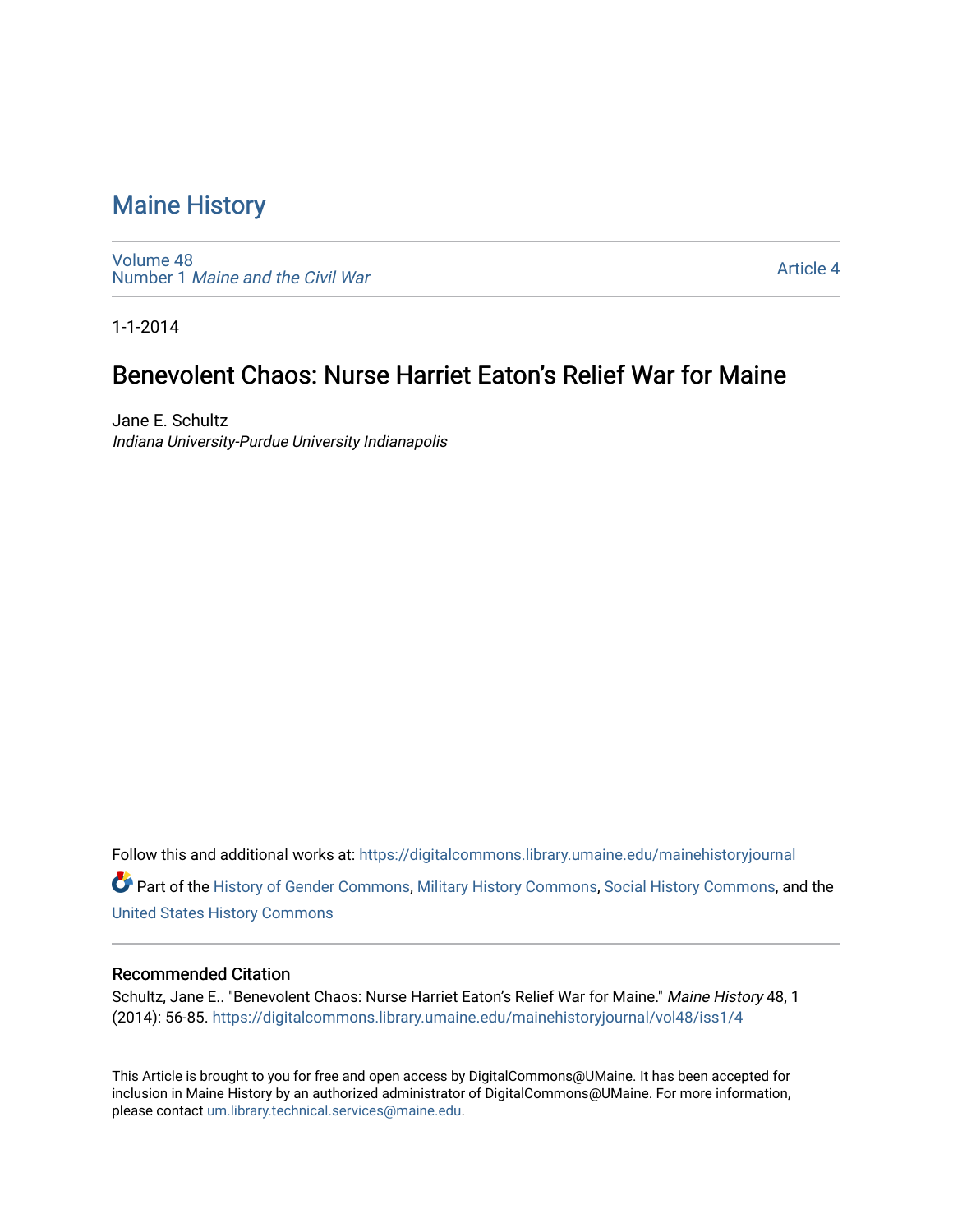

Harriet Eaton was one of the several nurses from Maine to be sent by the Maine Camp Hospital Association (MCHA) to Virginia to help soldiers on the Civil War battlefields. She worked two tours for the MCHA, providing important relief services to soldiers. Courtesy of the American Baptist Historical Society .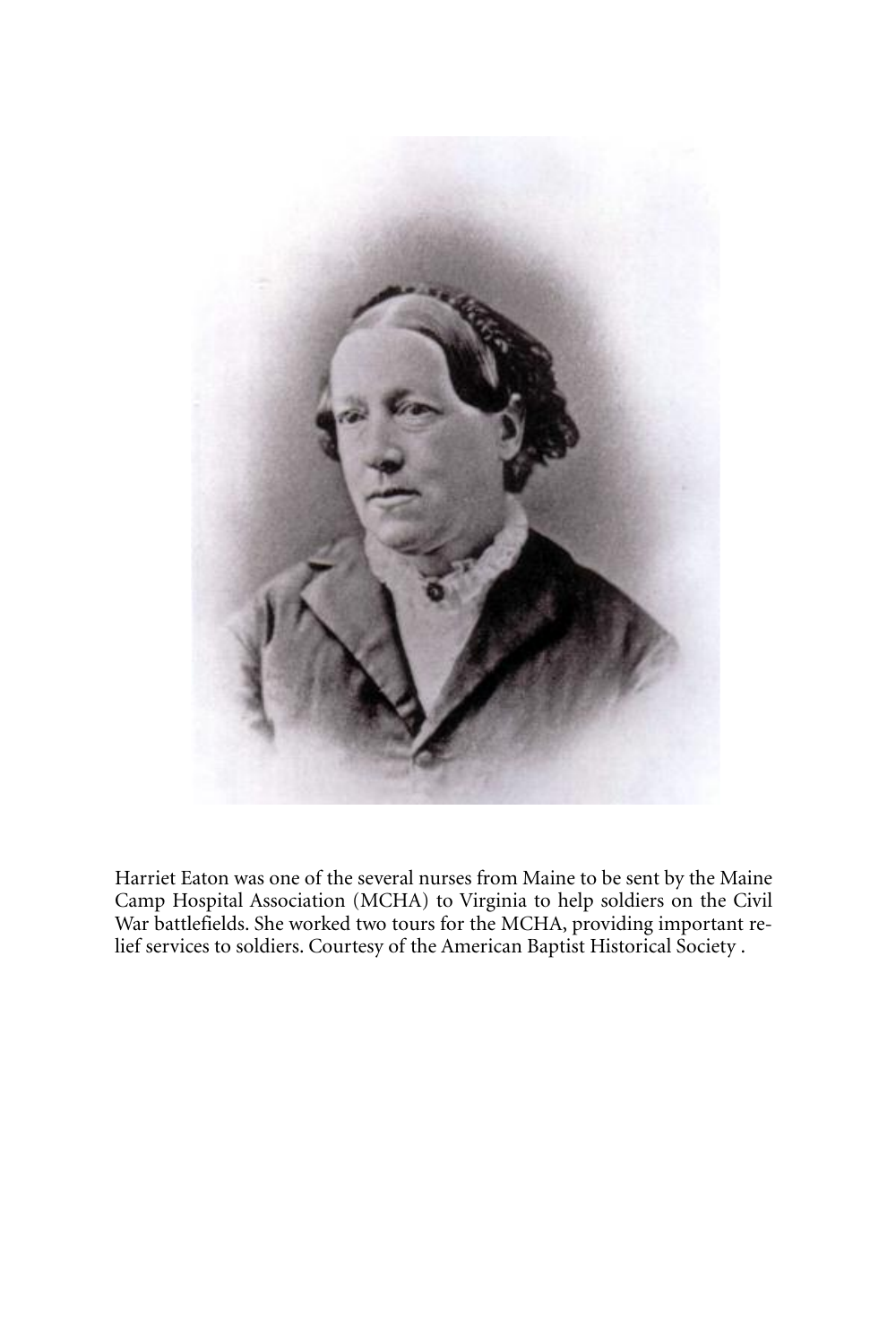# BENEVOLENT CHAOS: NURSE HARRIET EATON'S RELIEF WAR FOR MAINE

#### BY JANE E. SCHULTZ

*Harriet Eaton, Portland citizen and Civil War nurse, kept a daily journal of two tours of duty with Maine regiments in the Army of the Potomac. The journal reveals the mistrust that local aid organization workers had regarding the sweeping benevolent objectives of the U.S. Sanitary Commission. The Maine Camp Hospital Association, a local aid society established in Portland in 1862, resisted absorption by the Maine State Relief Agency early in the war, but, in time, the two groups came to cooperate effectively with one another, despite Eaton's continuing critique of the efficacy of federal benevolence. Jane E. Schultz is Professor of English and Medical Humanities at Indiana University-Purdue University-Indianapolis. She is the editor of* This Birth Place of Souls: The Civil War Nursing Diary of Harriet Eaton *(Oxford University Press, 2011). Her* Women at the Front: Hospital Workers in Civil War America *(University of North Carolina Press, 2004) was a finalist for the Lincoln Prize in 2005.*

**HARRIET BACON EATON of Portland would have preferred to**<br>remain on the sidelines during the Civil War, attracting no no-<br>tice and quietly laboring for the Pine Tree State's soldiers. But<br>as part of the massive voluntary m remain on the sidelines during the Civil War, attracting no notice and quietly laboring for the Pine Tree State's soldiers. But as part of the massive voluntary mobilization of Union citizens who provided home comforts to the troops, she was absorbed by the work in ways she could not have predicted at the start of the war. 1 Eaton kept a daily account, a "journal," of two tours of duty to Virginia to offer relief services to Maine infantry, cavalry, and artillery regiments. The first, from October 1862 through May 1863, lasted eight months, and the second, from October through December 1864, lasted three months. We know that Eaton made a third tour in 1865, as Union soldiers were being released from Confederate prisons, but if she kept a diary of that excursion, it did not survive. 2

Recording the events of each day was a practice that Eaton had begun before the war, in 1855, when she and her husband Sewall took a sea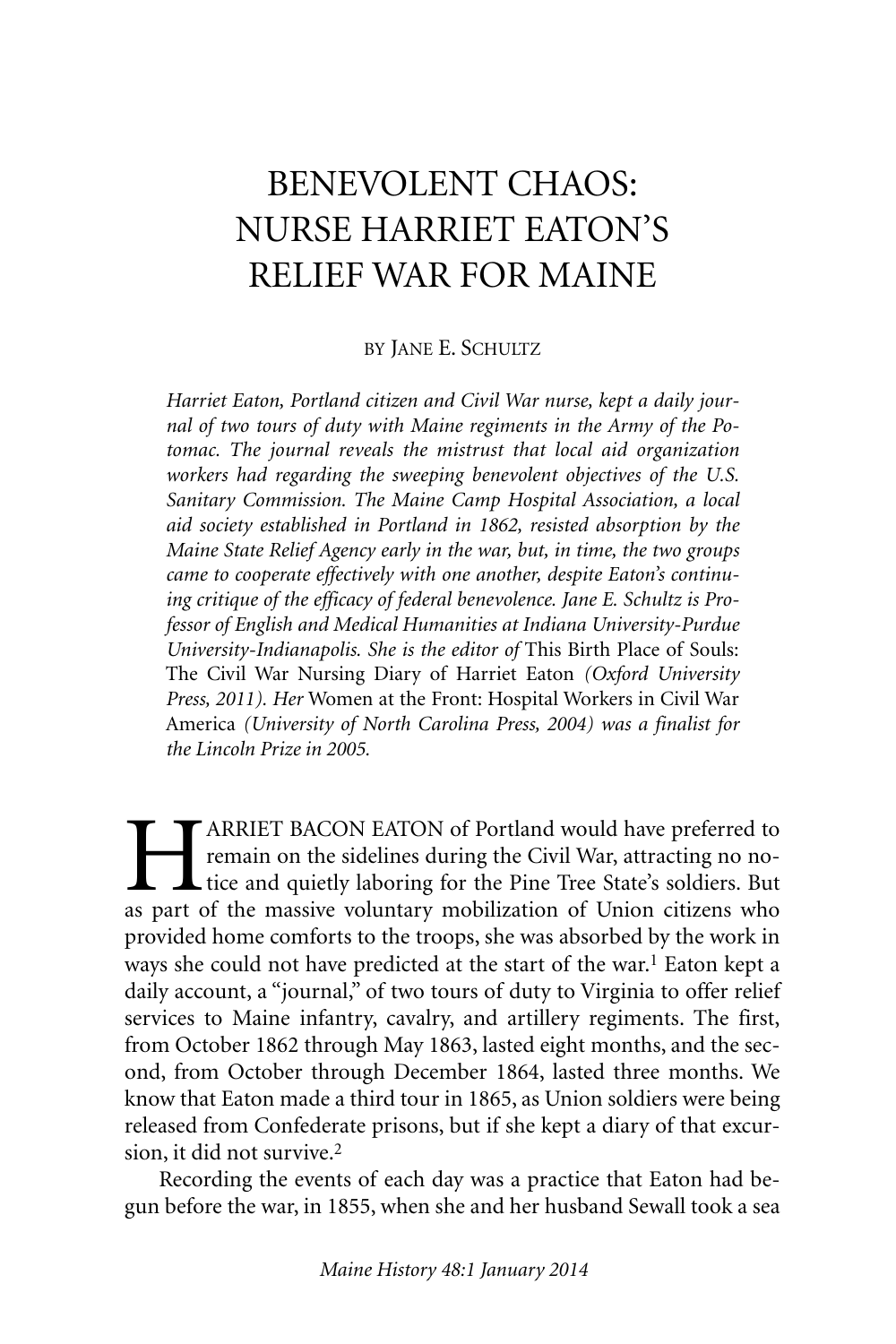voyage to the South, in the hope of improving his poor health. During Eaton's months in federal encampments, journal and letter excerpts were published, sometimes without her approval, in the *Portland Daily Press*—a custom that many local newspapers adopted during the war to keep those on the home front apprised of war front news. Such transmissions also served to affirm for readers that their goods reached the soldiers and that the soldiers appreciated their efforts. 3 This unasked-for publicity and the limited circulation of Eaton's narrative accounts provided a paper trail that modern historians have followed to learn about the complex politics of state relief work during the war. Eaton's diary is particularly valuable because it is entirely unrevised and off-the-cuff; there are only five or six places in more than seven hundred manuscript pages where she expunged a word that might have offended or incriminated. Only eight unreconstructed, unedited diaries of Union nursing work are currently extant—and most of these are fragments—making Eaton's quotidian observations about the military-medical infrastructure of the Army of the Potomac a rarity of candor and controversy. 4 The heroic mythology of "the lady with the lamp" is seldom visible in first-person, eyewitness nursing accounts like the diary.5 Far from the sentimental postwar hagiographies of gentlewomen who reputedly performed angelic service in their roles as nurses and hospital attendants, Eaton's diary makes clear that she was no saint and that she was willing to criticize co-workers and superiors when she saw moral failings. 6

As a devout Baptist who had been widowed at the age of thirty-eight, Eaton felt compelled to offer whatever aid she could to the Maine Camp Hospital Association when it was formed by a group of prominent Portland citizens in 1862 to "more effectually administer to Maine soldiers, who are sick or wounded in camp hospitals or on the battle-field."7 Eaton's husband had died of severe respiratory ailments in 1856, leaving her the sole support of their three children, aged thirteen, seven, and one. Sewall had been the much loved pastor of the Free Street Baptist Church—the more liberal of Portland's two Baptist congregations due to the pastor's frank antislavery sentiments. 8 His declining health forced him to vacate his pulpit in 1854, leaving the family in reduced economic circumstances, and his death obliged Hatty (as Sewall called her) to seek employment.

A charitable congregation like the Free Street Church would hardly have left the well-educated widow and minor children of a beloved pastor to starve. Church documents suggest that Eaton continued to serve the congregation's charitable projects after Sewall's death in exchange for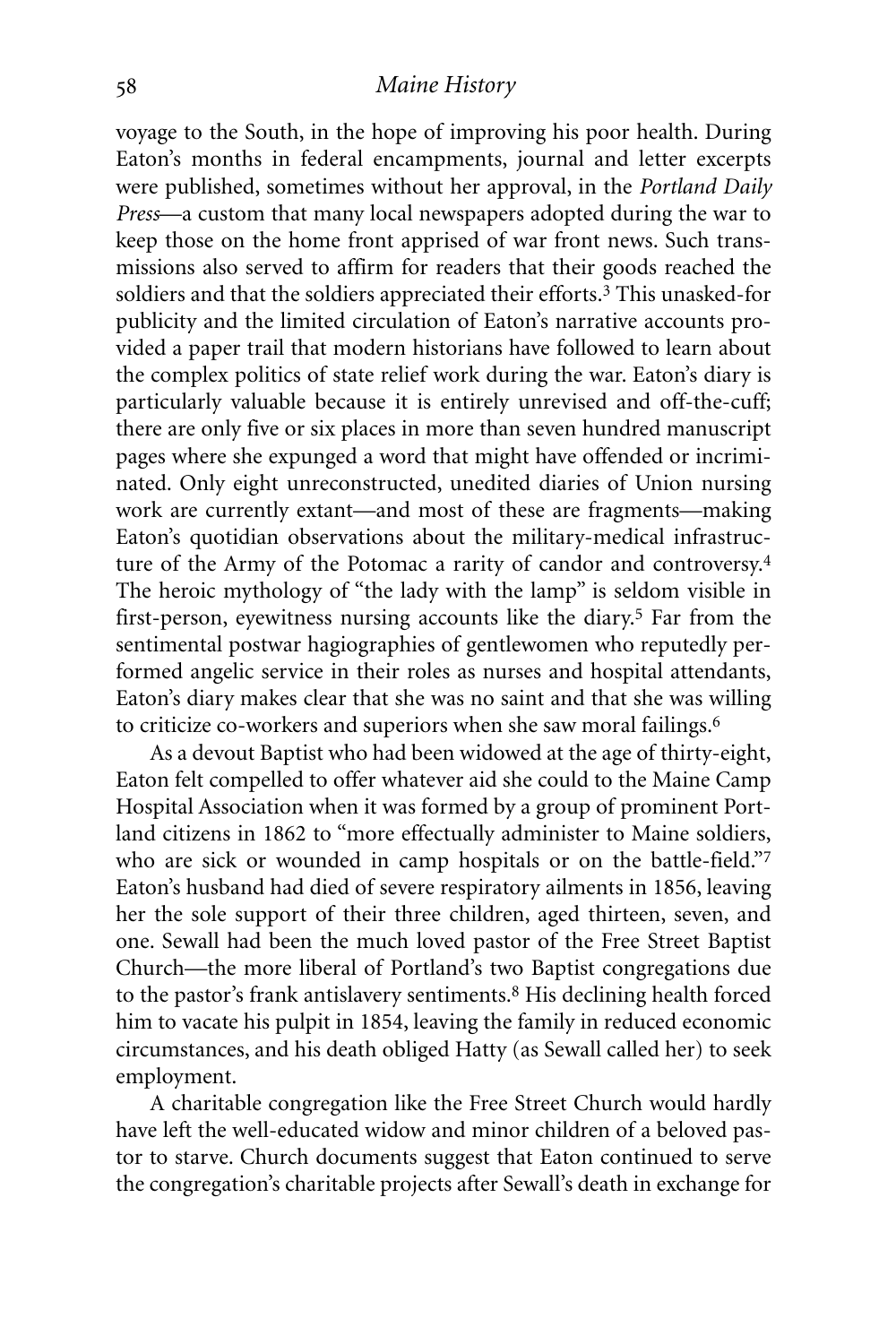an annuity that helped sustain the family. Although early in their marriage the Eatons had lived comfortably with an Irish servant on Spring Street, after Sewall's death, Hatty and the children took up residence down the street at a more modest address. In fact, the Portland Soldier's Home appears to have been situated next door—a fact from which it might be conjectured that, in the time between tours, Eaton served this facility, which housed incapacitated soldiers, wounded and diseased veterans who had returned to Maine without kin to care for them, and new recruits leveled by sickness in mustering camps in Augusta who had never made it to Virginia. 9

Eaton's uncensored testimony provides modern readers with a window into her religious and political motivations for service. As an adult who spent her married life in Portland, Eaton's intimate view of neighbor boys-turned-soldiers—a constituency in which she took particular pride—allowed her to weigh the personal costs of giving a son to the Union while she worked as a state relief agent. Eaton's eldest child, nineteen-year-old Frank, joined the Twenty-fifth Maine Infantry Regiment in late September 1862. Once Frank had been mustered in, Eaton made domestic arrangements for Frank's sisters, Agnes and Hatty Belle, and then traveled on October 6 and 7, 1862, with a small band of relief workers to Washington, D.C., and then to Maine regiments in the vicinity.10 A hallmark of Eaton's daily account is her criticism of the federal bureaucracy of benevolence established by groups like the U.S. Sanitary and Christian commissions.

The U.S. Sanitary Commission (USSC), in particular, spread an ideology of nationalistic cooperation among the Union states, a strategy designed to elicit from grassroots ladies' aid societies generous donations of money and goods. Even as the commission called for Union solidarity, Mainers remained standoffish and skeptical about the utility of federal-scale benevolence. While New Yorkers and other New Englanders advocated centralized relief efforts, Mainers like Harriet Eaton were privately and not-so-privately recording their mistrust of USSC operations. 11 Rumors flew throughout the war that paid USSC agents confiscated goods before they reached the men, causing the commission to counterattack by publishing white papers. USSC officers wrote directly to Maine women in the hope of convincing them to acquiesce to benevolence under the federal umbrella, but women like Eaton had seen enough evidence of the commission's failure to deliver on its promises to be intractable. 12 Citizens protested not only the commission's failure to minister to soldiers left behind by their regiments but its creation of reg-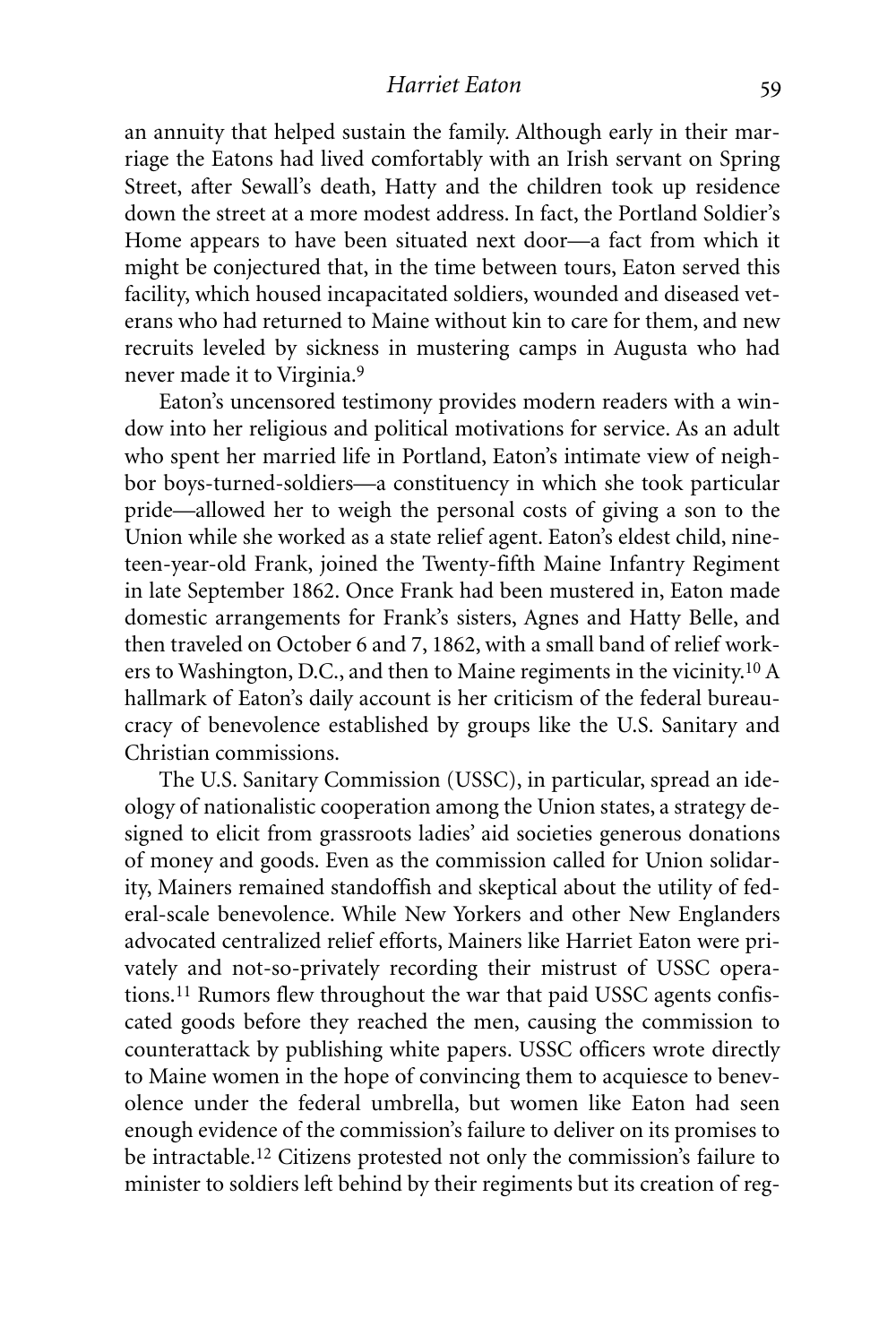ulatory red-tape, which too often flew in the face of soldiers' well-being.

Eaton's skepticism about the efficacy of a Union-wide relief effort developed over time as she witnessed the difficulty of reaching all of the men who needed medical help. George Knox, Eaton's friend in the chaplaincy, concurred with a measured response:

The Sanitary Commission is doing a great and benevolent work; and yet there are hundreds of our suffering soldiers whom Hospital employees and agents of the Sanitary Commission cannot be expected to reach, or immediately minister to. There are many sick and wounded in temporary Hospitals, and in the track of a moving army, by the wayside, and in half-ruined buildings, who too often are dependent on the stinted charity of a people disheartened and desolated by actual war. These poor sufferers sometimes actually lie for successive days without medical aid, or any proper nursing. 13

In the war's first two years, Maine regiments were decimated by illnesses like measles, diphtheria, typhoid, and smallpox, for which exposure, poor sanitation, and close quarters had created favorable conditions. 14 Given the chaotic choreography of battles and retreats, it was also inevitable that wounded men would lie in the open air sometimes for days before they received even basic triage—a situation that made recovery all the more improbable. Although the Surgeon General's Office would ultimately develop more streamlined evacuation procedures, there was simply no way to assure that all men would be helped in time when thousands could be wounded in the space of a few hours.<sup>15</sup>

Eaton experienced firsthand that such soldiers were slipping through the wide net of benevolence that the USSC had professed to cast and she held the commission responsible for what she perceived to be its negligence. In a visit to the Tenth Maine on November 5, 1862—less than a month after her arrival—Eaton happened upon "four . . . miserable holes called Hospitals, mostly filled with Penn[sylvania] men. In one old hut without doors or windows we found seven men, one of them from the eruption on his face I immediately suspected of having small pox." Other cases of smallpox and varioloid, a mild form of the disease often contracted from vaccination, turned up throughout the winter of 1862- 63 in the Sixteenth and Twentieth Maine infantries. Eaton alerted surgeons when she saw the telltale signs, knowing that men scattered about the countryside in huts and outbuildings could not easily be reached by USSC agents. 16 Having gone to the field to labor for her state, Eaton saw a continuing need for Maine to cater to its own and not depend upon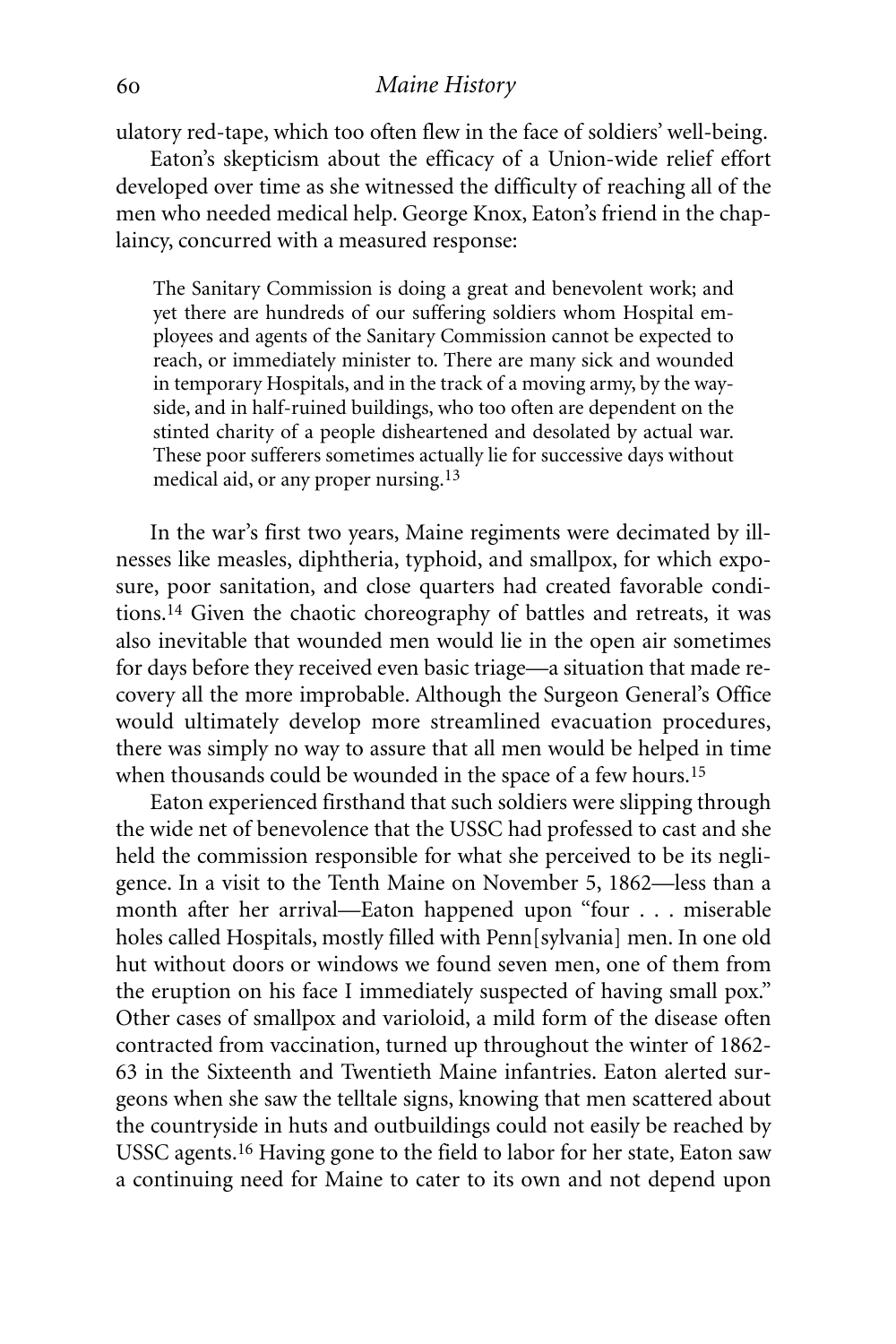the unpredictable perambulations of the USSC or any other large-scale relief organization.

Eaton's diary thus offers a northern brand of "states' rights" logic, a tension that had long been felt in Maine politics by 1861. The post-Revolutionary War movement for separation from Massachusetts provided one context for a states'rights position among Maine's citizens. The protracted nature of this debate, often placing coastal towns at odds with people in the interior—many of whom had moved from Massachusetts to purchase land for speculation—finally came to a popular referendum in 1819 during which citizens overwhelmingly approved statehood by a margin of more than 10,000 votes.17 Eaton's life paralleled this fortyyear controversy in interesting ways. Born in 1818 in Newton, Massachusetts, just months before Maine's statehood initiative would come to a vote and be sealed as part of the Missouri Compromise, Harriet was the fifteenth child of Scottish immigrant Josiah Bacon. Her mother, widowed Agnes Ramsey of Edinburgh, Scotland, married Bacon, himself a widower, in 1803, and added to Bacon's family eleven more children to his four. Although only four of the eleven survived into adulthood, Harriet grew up with strong attachments to her Boston-area family, including two of her four step-brothers. Favored by her mother, Harriet received a good education and in 1840 at age twenty-one, she married Jeremiah Sewall Eaton of Waere, New Hampshire. The two had met a couple of years earlier, while Sewall was enrolled at the Newton Theological Seminary in Newton, Massachusetts, and then moved to Hartford in 1840, when Sewall was sent to his first pulpit after ordination. Within four years, he received an offer to head a Baptist congregation in Portland—a city that locals hoped would soon rival the prominence of Boston. 18 So off they went, along with son Frank who had been born in the interim, to Maine.

Eaton would be a resident of Portland for more than twenty years. As the wife of a minister who raised three children there, she was profoundly immersed in the community of neighbors as well as that of the Free Street Baptist Church. A proponent of every charitable initiative and dedicated to growing the congregational membership, Eaton embraced her new life like any convert, with enthusiasm and the commitment to cast her lot with her adopted state, despite continuing ties to Massachusetts and Connecticut. Initially defined by her Boston background, she put down roots in Portland and became a Mainer with a vested interest in seeing her city and state prosper. When a group of Portland churches and residents came together in the second year of the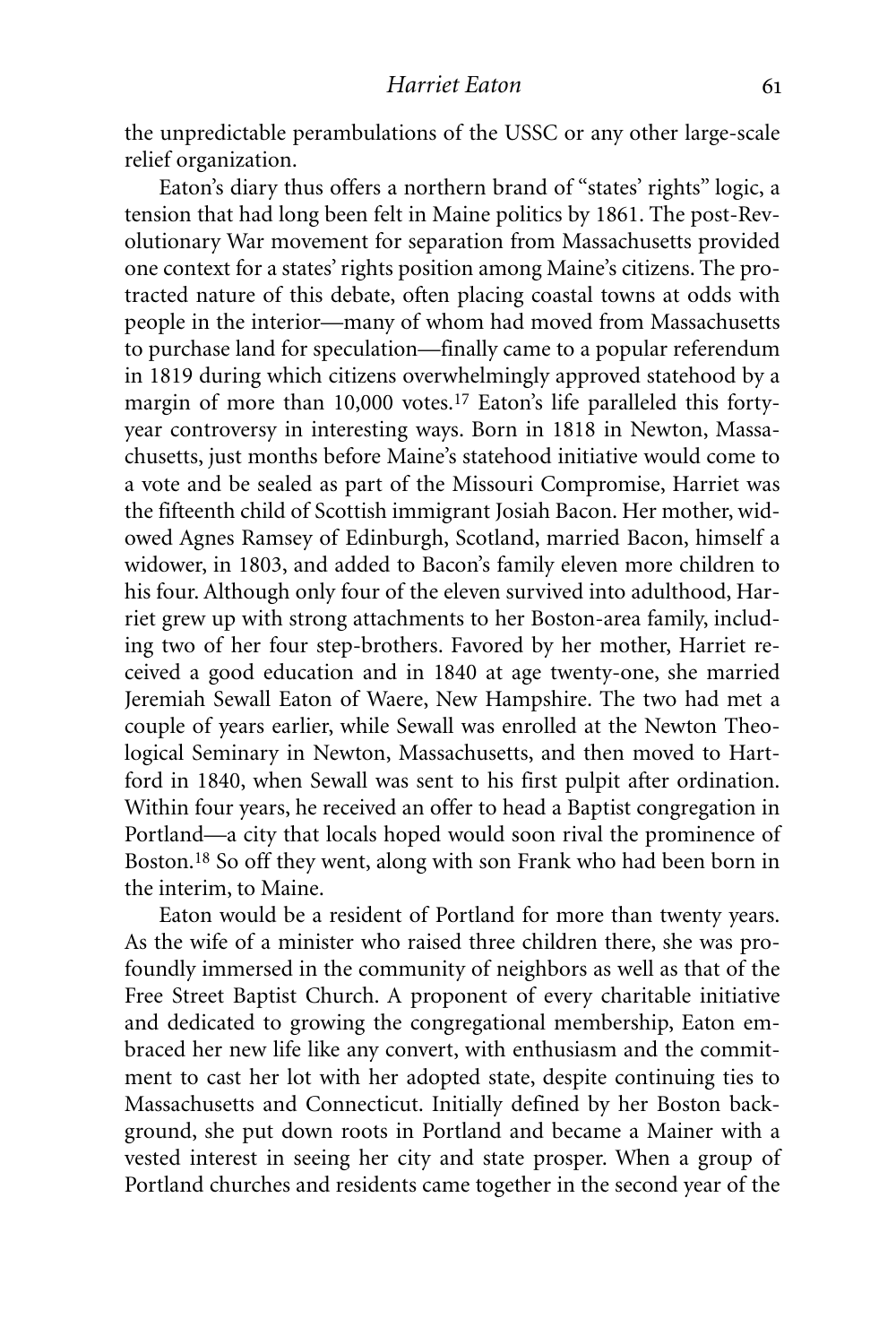war to found the Maine Camp Hospital Association (MCHA), their intention was to alleviate the suffering of soldiers from their home state. The support of soldiers was a project that could bring people of contrasting political views together. Although the state was known as a stronghold for abolitionists, a good number of Mainers opposed the idea of war and sympathized with southern Democrats' pro-slavery inclinations. 19 Eaton met one such Maine Democrat at Lovejoy's Hotel in New York as she returned to Virginia for a second tour of duty in October 1864: an "old gentleman" whom she labeled "coppery" but still "very social and reasonable"—a comment indicating that the man was a "Copperhead," a term reserved for Union citizens who opposed the war. 20 Eaton's reaction reflected at least a veneer of good will for the relief of soldiers, even when parties disagreed so fundamentally about support for the war.

By 1864, Copperheadism was not as virulent a threat to the Union cause as it had been on the eve of war. As early as 1861, Mainers had witnessed a number of melees over the issue, particularly with newspapers that questioned the state's majority pro-war position. As a member of the fractured Democratic Party, and a vocal proponent of states' rights, the publisher of the *Bangor Democrat*, Marcellus Emery, had been warned that he would be punished for his unpopular views. In April 1861, when he urged Bangor workingmen to become war resisters lest they lose their livelihood to African Americans allegedly waiting to seize their jobs, a mob trashed his offices, destroying his print operation and burning his paper stock in the street.<sup>21</sup> Even in Portland, where Republican pro-war and abolitionist sentiments drowned out the voices of "Peace Democrats," the *Eastern Argus* publicized the story of a local carpenter who chose not to re-enlist after his three-month term of service expired because his wages as a skilled worker were three times better than his soldier's pay. 22 It is clear that those who bucked prevailing patriotic opportunities would be held to account and even publicly shamed.

For Harriet Eaton, the desire to serve men from her state was more multifaceted than an exclusively political or nationalistic urge; domestic and religious convictions were also powerful motivators. Eaton reminded herself from time to time that despite the aggravations and indignities to which the work exposed her, she was there "for the sake of the poor soldier."23 As a number of historians have observed, patriotism became sacralized during the Civil War, like a religion in its own right. 24 The militant Christianity of Julia Ward Howe's "Battle-Hymn of the Republic" suggests the extent to which, by 1862, religious language had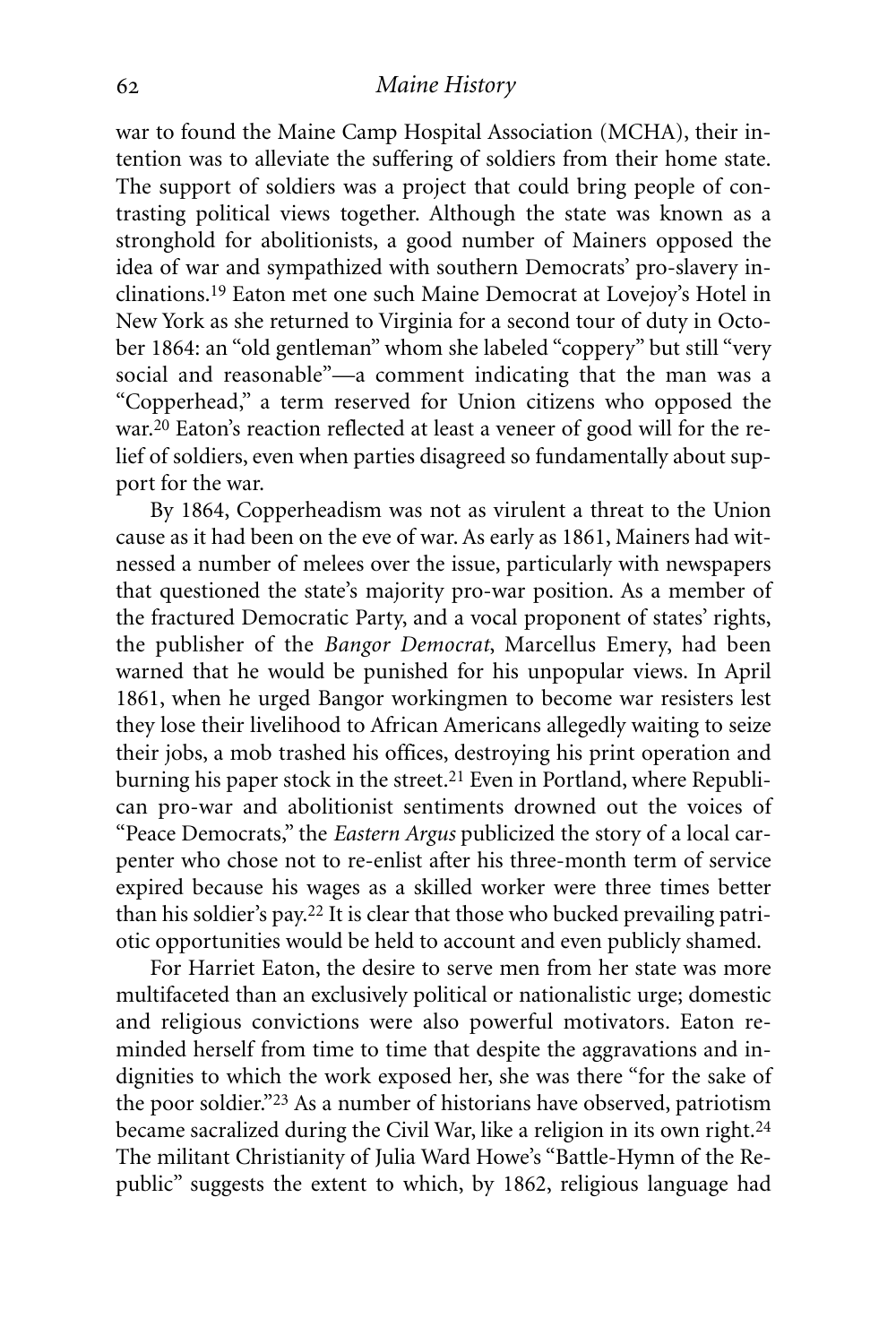seeped into the military lexicon: A Lord who "hath loosed the fateful lightning of his terrible swift sword" and was "sifting out the hearts of men before his judgment seat" had become a spiritual commander-inchief, and Baptists like Eaton heeded the call with alacrity. The Baptist Church in Maine was well established by the 1830s, and had welcomed people of color into its congregations and denounced the enslavement of two million of them as a "sin of fearful magnitude."25 Among those who had prominent positions in the church hierarchy were Byron Greenough, the Eatons' next door neighbor, and the Reverend George Knox of Brunswick, chaplain of several Maine regiments, who was part of the state's Baptist synod and with whom Eaton communicated regularly during her tours. In the 1840s, Knox had been ordained at the Newton Theological Seminary, like Sewall Eaton, and had served as president of the Maine Sabbath School Union, a statewide organization dedicated to familiarizing youth with Baptist theology and traditions. George Bosworth, who headed the Free Street Baptist Church after Sewall Eaton stepped down, had been the chief executive of the regional Baptist Missionary Society in the 1840s, and the Bosworths, whose son Fred went off to war with Frank Eaton, were part of the Eatons' intimate circle of friends. 26

Notions of service and sacrifice were central to church teachings, and Eaton was one of many Baptist women who found this theology in keeping with domestic commitments and relief work plans. One might think initially that such goals were at odds, but Eaton and women like her justified the higher call of service to the state by ensuring that their children would be looked after by church-going friends. Among the "vast army" of Maine women who volunteered their nursing services were Baptists like Sarah Sampson of Bath, who promoted Maine's relief efforts from 1861, and Ruth Mayhew, who took care of Eaton's daughters during her 1864 tour and then took Eaton's place at City Point, Virginia, when Eaton returned home at the end of the year. Although Baptist doctrine affirmed that women's first obligations were to their families, Eaton regarded the call to duty, and its attendant opportunity to enlarge the family circle with Maine infantrymen, as a sacrificial gesture willingly made on behalf of the church.

The choice of traveling to the Army of the Potomac instead of remaining at home was nonetheless a source of maternal guilt, as is apparent in some of Eaton's letters to Hatty Belle. In January 1863, for example, she wrote, "My own little Hatty,You don't know how much I want to see you this morning, but then if I could see you, I could not be taking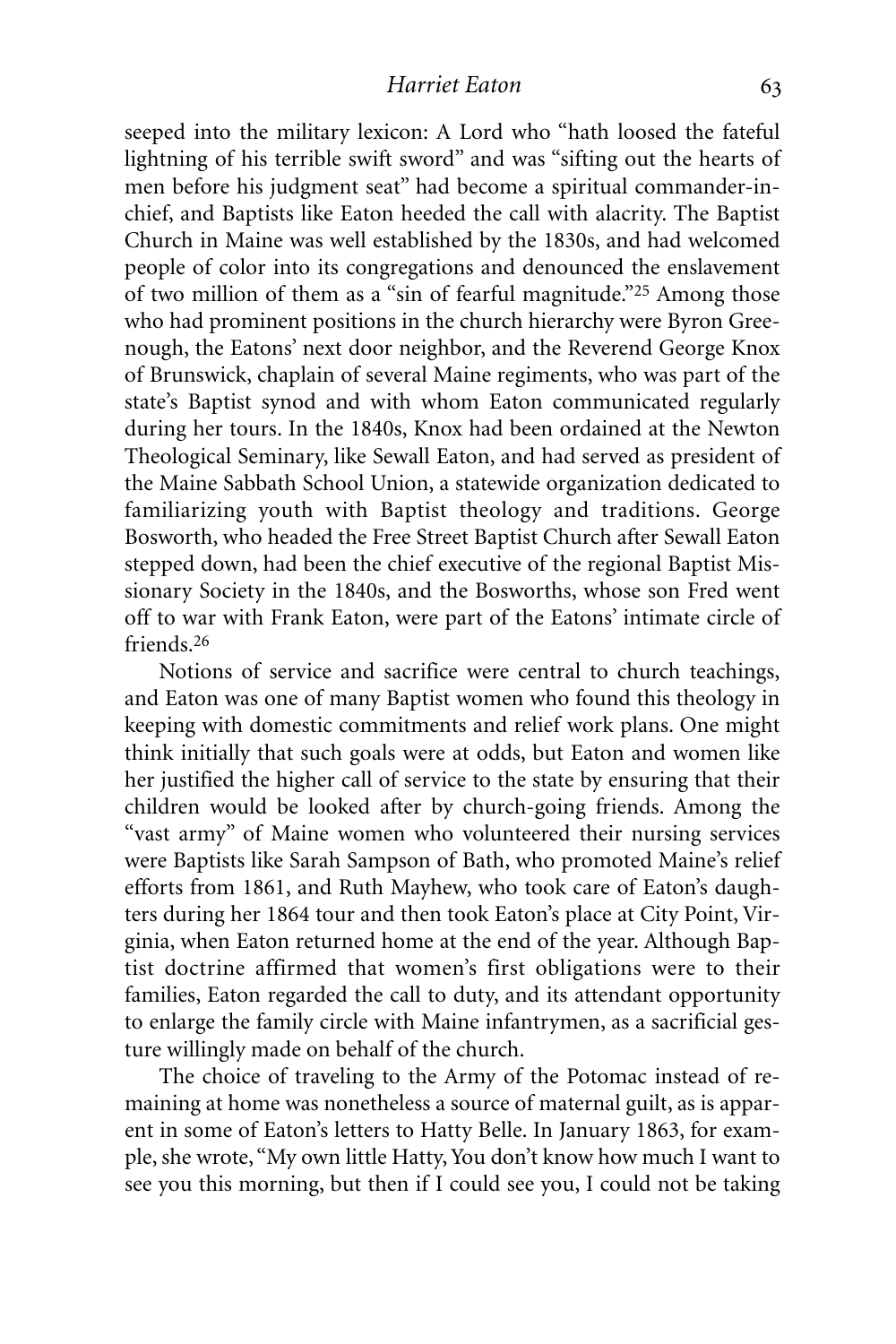

Like Harriet Eaton, Isabella Fogg served as a relief worker during the war. Fogg and Eaton worked together closely in 1862-63, but had a falling out. Courtesy of the Maine State Archives.

care of the sick soldiers."27 There are touches of remorse and resignation but also of self-righteousness in these words. Eaton had to live with both the regret and the transcendent justification for service to which she dedicated herself. Such a contradiction was undoubtedly difficult, but Eaton managed these feelings by subjecting herself to strict self-discipline—another quality embraced by New England Baptists. Throughout the diary we see verbal reminders to curb inappropriate action and speech, like when she chastens herself on a Sunday evening three days after her arrival in Washington: "I fear [I] spent my time [today] very unprofitably, in careless conversation, must guard against it and remember it is'the little foxes that spoil the vines' – Oh! let me remember what I am here for."28

As the death toll mounted and the war dragged on, confounding every prediction about its trajectory, Eaton's increasing disenchantment proved a severe challenge to her self-discipline. "Let me ever remember," she chided herself, "that my duty is to labor and toil for the poor soldiers, let me hourly seek grace and hold my Father's hand. I need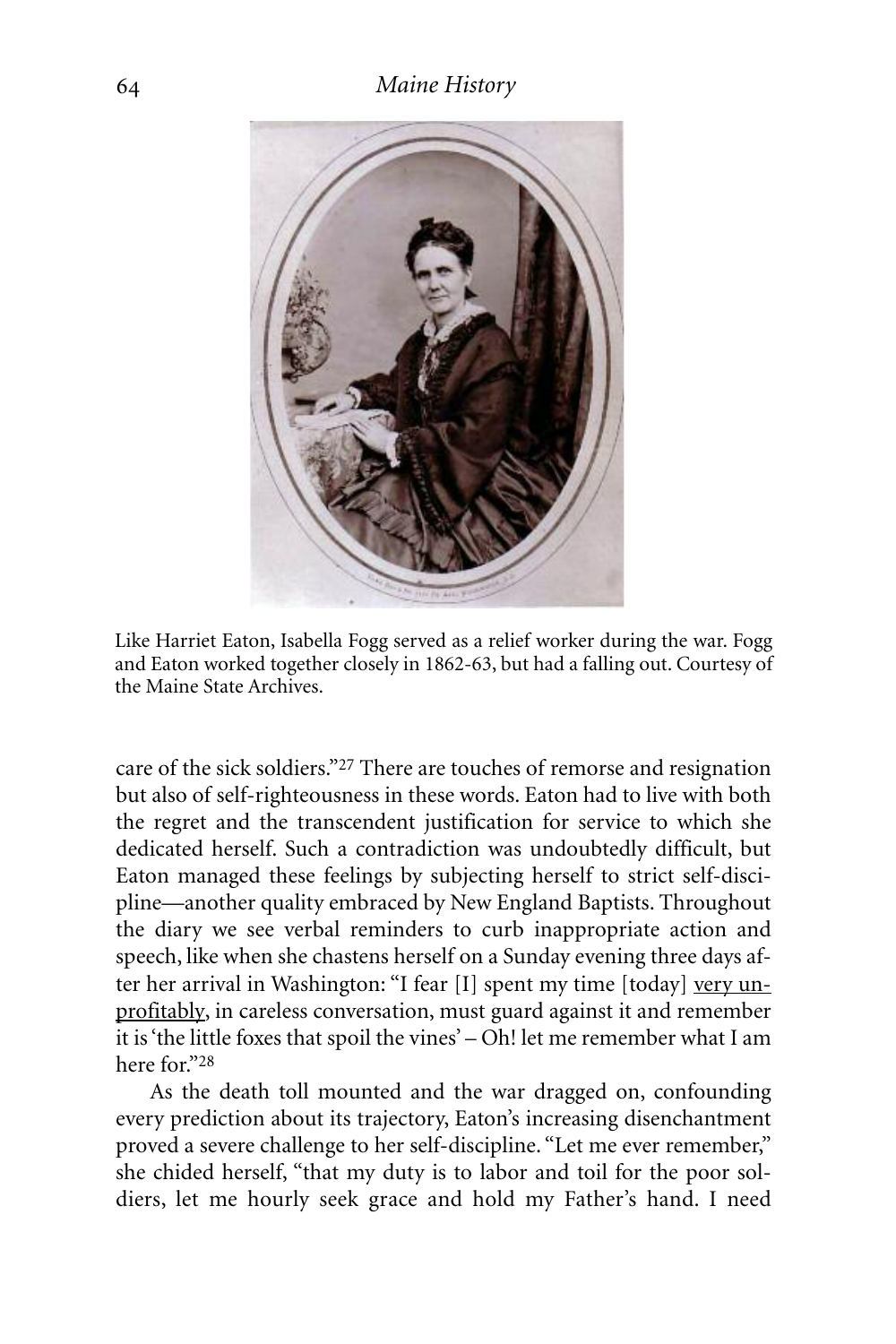patience, especially."29 Three factors particularly affected her embattled optimism, and each one tested her loyalty to the Pine Tree State: first, her falling out with co-worker Isabella Fogg; second, the absorption of the Maine Camp Hospital Association into the Maine State Relief Agency (MSRA); and third, the federal government's decision to reorganize relief services at City Point, which required individual state agents to care for men from *any* Union state and thus distanced workers from their personal associations with the men whose military service inspired them to volunteer in the first place. Eaton complained bitterly about the impersonal, bureaucratic conditions at City Point and the feeling of being herded by pompous men and women who assumed benevolent authority there in 1864.

The second tour presented a stark contrast for Eaton, given the sense of usefulness she had experienced in the first. As a roving nurse and distribution agent in 1862-63, she worked closely with the surgeons and soldiers in twenty of Maine's regiments. She could directly witness how her aid helped men recover and could receive their gratitude face to face as she visited their field encampments. At City Point, a federal depot hospital established in proximity to Petersburg, Virginia, where trench warfare was taking place in 1864, the concentration of thousands of patients and staff created a less-intimate dynamic. The sense of indispensability with which Eaton had regarded herself and the privacy which she so craved were all but absent in this new medical configuration. In exchange for seeing how her supplies had brought failing men back to health in the first tour, she now denigrated the "continual beau hunting, lady-seeking, joking laughing community" fishbowl at City Point. "I am more than ever dissatisfied," she noted, "with this way of working. I reach the suffering and destitute so indirectly."30

As scholars have mined the medical infrastructures of the Civil War armies over the past decade, a consensus about the interface between the home front and aid organizations has begun to emerge, a consensus that is evident in the Eaton diary. First, those who advocated for the appointment of women to military hospitals used the rhetoric of family and domesticity to convince doubters that women's presence would be advantageous. In effect, women would bring domestic talents to the male sphere of the military. The personal testimony of patients revealed early on that soldiers preferred the care of female nurses to that of male nurses.<sup>31</sup> Once workers observed the impact of their nurture on patients, they themselves became the chief defenders of their right to perform hospital work, challenging those who deemed their work among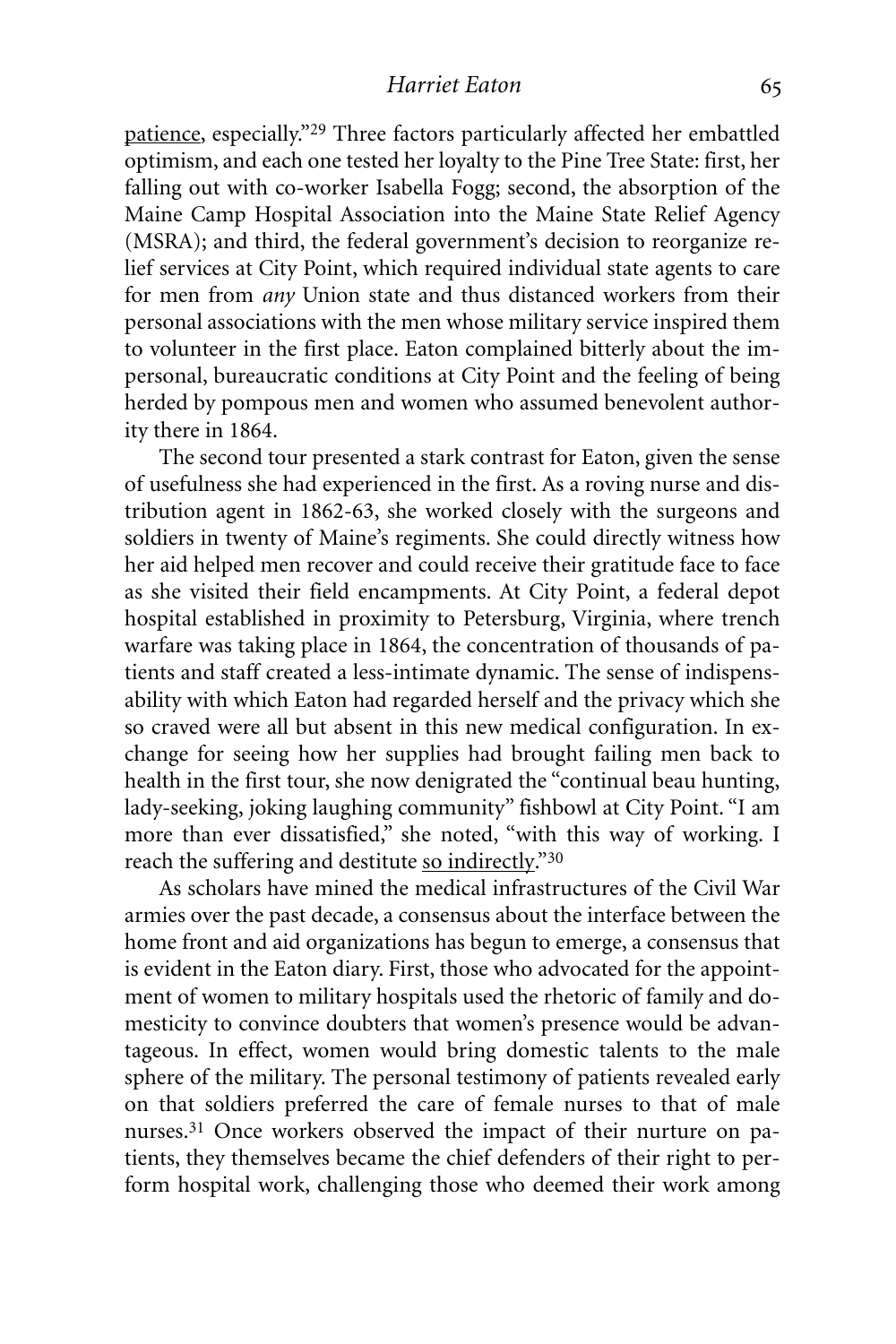men as improper. We see this advocacy in narrative accounts, especially in nurses' insistence that they saved soldiers whom surgeons had given up on. 32 Second, nurses who mentioned soldiers' gratitude felt the extent to which their labor was of use to the military, and they and their patients depended on this emotional and spiritual bond. Finally, Civil War relief workers claimed that their affective relationships with individual patients helped men heal more quickly.<sup>33</sup> Eaton was never more disappointed than when inclement weather or inadequate supplies prevented her from visiting sick men in the field, and she spoke with reverence about many of the young men upon whom she lavished maternal care.34

To better understand Eaton's skepticism about federal benevolence, we need to consider her working relationship with Isabella Fogg of Calais, Maine, whom the MCHA also dispatched to Maine regiments in Virginia. Already on the scene with the Army of the Potomac in 1861, "Mrs. Fogg," as Eaton always referred to her, had motivations for service that were similar to Eaton's and the two initially dedicated themselves to Maine's interests.35 Fogg was widowed and had a son, Hugh, who had enlisted in the Sixth Maine, so Eaton and Fogg shared the hope that they might occasionally catch a glimpse of their sons in the ranks. Each was determined to make life better for men in the field by supplementing the monotony of the military diet with the nineteenth-century's version of comfort food and by providing the feminine care that ill soldiers far from home appreciated. Initially this common mission drew the women together, but before many weeks had passed—weeks in which they seldom had adequate shelter or slept in the same place twice—their differences in style became apparent and their cordiality dwindled. Clashing class and regional identities, the sorts of sociological categorizations that patriotic values were supposed to smooth over, fueled their growing acrimony, with Eaton crediting Fogg's brash behavior and outspoken assertions as markers of a low-class upbringing. Eaton knew only that Fogg had eked out a living in Calais as a "tailoress"; she had no knowledge of Fogg's antecedents, notwithstanding their Canadian origins, nor did she know anything about the late Mr. Fogg's profession or status or how he came to die, if indeed she could trust Mrs. Fogg's account of her widowhood. Fogg was equally suspicious of Eaton because of the latter's introversion and caution, and the air of judgment implicit in Eaton's conversation. In Eaton, Fogg saw a spoiled, petted, and arrogant matron who showed little sympathy or respect for the hard-scrabble life Fogg had led. 36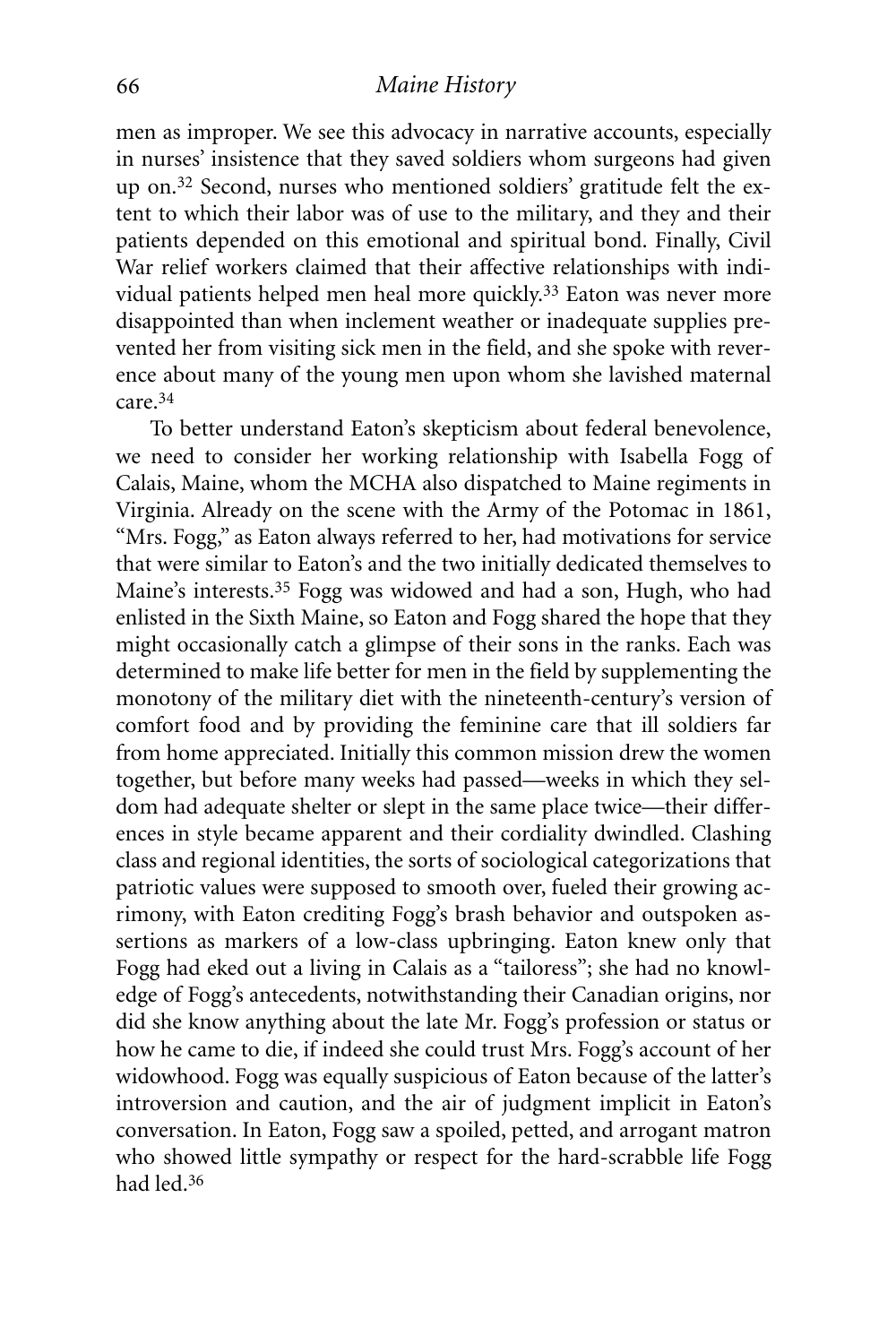A number of former relief workers were careful to praise the camaraderie of their peers and co-workers in their postwar reminiscences, but the unrevised candor of Eaton's diary and letters provides a more authentic account of the pressures—personal and systemic—that could erode cordial working relationships. 37 Fractures were already evident on October 21, 1862, just two weeks after Eaton landed in Virginia, when she accompanied Fogg to Alexandria, where Hugh was reportedly sick in Seminary Hospital. Learning upon their arrival that Hugh had never been there, Eaton scrambled to find a conveyance back to their encampment at Bolivar Heights. "I do not know how I could have got Mrs. Fogg home [otherwise]," wrote Eaton, implying that Fogg could not contain her distress. Eaton was embarrassed several days later when Fogg spoke rudely to another relief worker, who announced that their supply requisition had inexplicably been canceled. And on October 29, Eaton began her entry, "Mrs. F will have to keep still to day [*sic*], if not longer," without any further explanation, suggesting her disapproval of Fogg's overbearing labors. 38 By mid-November, tempers were flaring. Wrote Eaton, "Mrs. F, after telling me to night that I felt so far above Calais because I came from P[ortland], and some other similar remarks, seeing that I would not be drawn into a controversy with her, remarked that she supposed that I felt that she was my cross. Oh! how many a true word is spoken in jest."39 Fogg had tired of Eaton's superior and pietistic manners. Class but also regional differences were sources of friction; the resident of a small town in northern Maine bordering New Brunswick, Fogg felt put down by Eaton's urban sophistication and her refusal to spar. Eaton reported tersely the next day that she did not accompany her co-worker on rounds.40

Trying to temper Fogg's outbursts with Christian patience, Eaton reflected, "Verily I am going through a hardening process, and I trust also an unexpected purifying process." But the skirmishes escalated. In December, on the day before the Battle of Fredericksburg, Fogg disappeared with Eaton's boots, preventing her from visiting her regiments on account of the mud. A vexed Eaton determined that "I had much rather go to a Regt. by myself and act for myself." In the awful aftermath of Fredericksburg, where nearly 11,000 Union troops had fallen and hundreds of others were sick from inclement winter weather, the two women were at a standoff. Charles Hayes, a state relief agent who had accompanied them as they made their way among Maine units, confirmed the rift, writing a week after the battle, "I find that Mrs. Fogg works away from Mrs. Eaton much better than with her and for the future I shall en-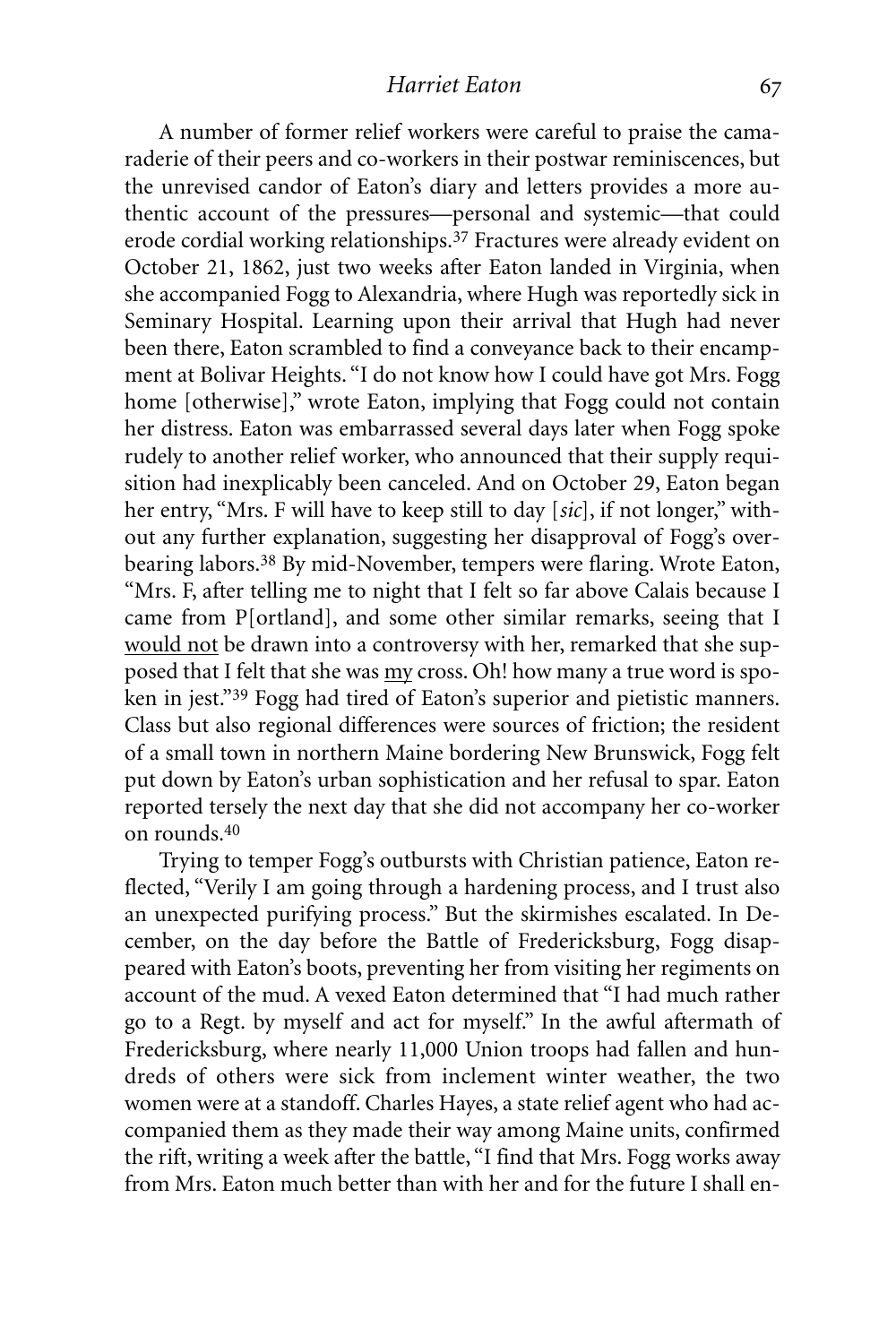deavor to have their labors divided so that they can work in two different regiments."41 Clearly Hayes had observed their bickering and sought to keep them away from one another—a portrait that bore little resemblance to the angelic sisterhood of Civil War nursing mythology. Eaton made good on her conviction not to accompany Fogg on her rounds. In January, when Mrs. Fogg was determined to see General Edwin Vose Sumner regarding a supply matter, Eaton remained in the ambulance the two had taken to Second Division headquarters before heading off to regiments on their own. Eaton noted that General Sumner asked her why she did not come in, but she did not record her reply, hinting that she did not wish to be seen with Fogg or to share responsibility in any of Fogg's schemes. 42

In February, an opportunity to collaborate presented itself with the promise of a truce between the two. Both women had witnessed the dishonesty and graft of Alden Litchfield, quartermaster of the Twentieth Maine, and composed a letter of complaint to an MCHA administrator.43 Curiously, the letter was signed only by Fogg but written in Eaton's hand and idiom. Although intention here is veiled, it would seem that Eaton was willing to physically write and lodge the complaint but not to own it. It is likely that she feared retaliation from the quartermaster and so decided to remain in the shadows. Given Fogg's dismissal from the MCHA, which occurred several months later on the basis of insubordination, Eaton played it safe. Wishing not to be seen as a collaborator, despite her instrumentality in the letter's composition, Eaton achieved a kind of political immunity.

When Fogg fell ill with typhoid in March—the result, Eaton believed, of running herself ragged—she proved to be a churlish patient, refusing to be blistered or to have a poultice applied. With no other woman in proximity, a surgeon ordered Eaton to attend Fogg, much to both women's displeasure: "What shall I do?" Eaton inveighed. "The Lord direct me. Dr. W[ixom] says I must not leave her two or three days, while she says, if I do'nt [*sic*] go to visit the Regt. she will start for Washington tomorrow. Here lays the powder, she will not take it, and there is the mustard draft, she will not have it on." When a second surgeon attempted to reason with Fogg, scolding her for disobedience, Fogg shot back that "all they cared for her was that she might be out of the way" an impolitic choice of words to hurl at one's superiors and one which alludes to the trouble brewing between Fogg and the division medical corps. 44

When Eaton left for Portland at the end of May 1863, she was sick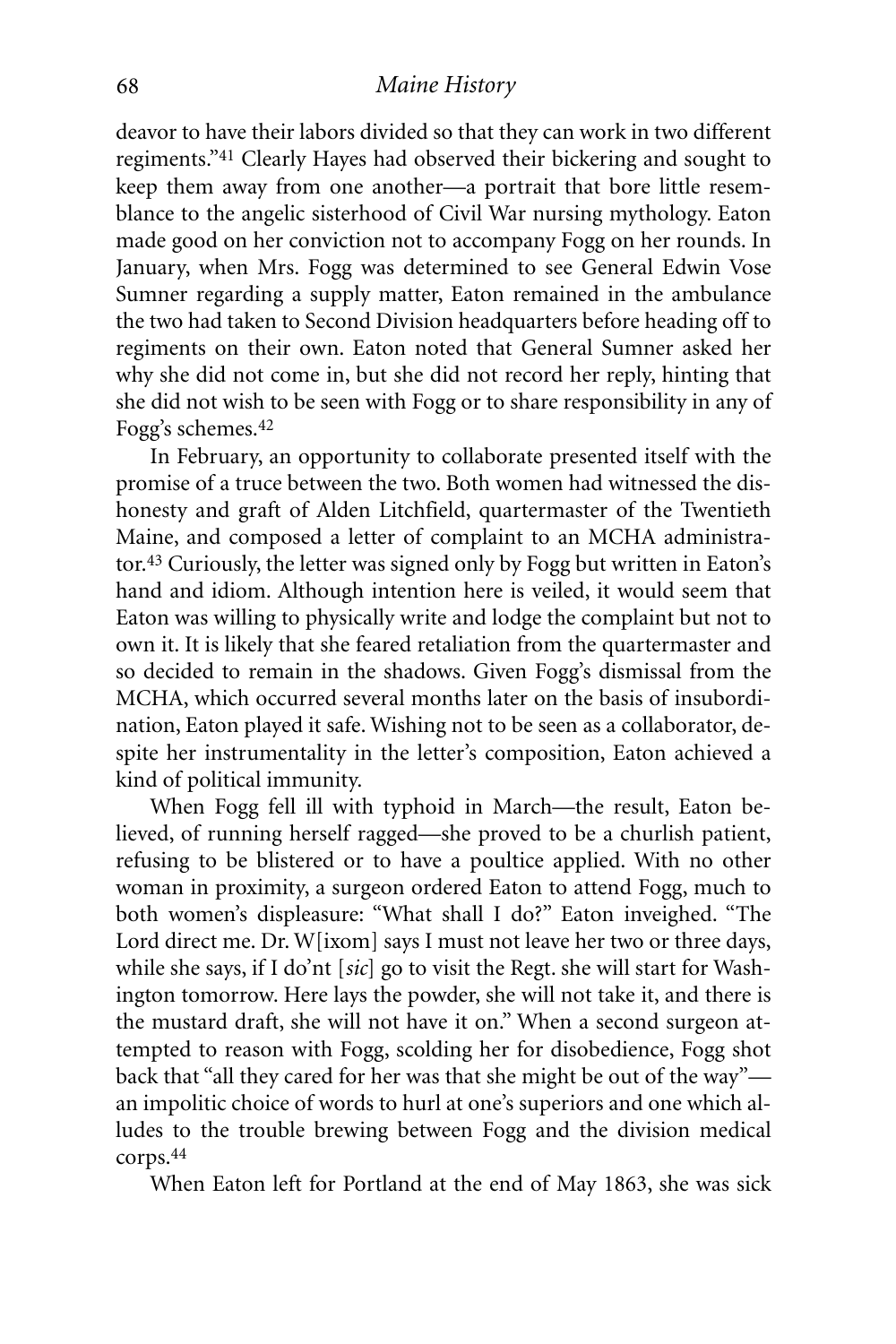

The Bridge, located at Antietam Creek in Maryland. The Battle of Antietam (September 1862) was the bloodiest one-day battle of the Civil War. Many nurses were sent there to tend to wounded and dying soldiers following the battle. The two women in the canal boat are presumed to be Harriet Eaton and Isabella Fogg. Courtesy of the U.S. Army Military History Institute, Carlisle Barracks, Pennsylvania.

and debilitated, having lived through and tended wounded from the battles at Antietam, Fredericksburg, and Chancellorsville. An item in the *Portland Daily Press* acknowledged her departure and attempted to smooth over the rift. MSRA agent Leonard Watson crooned, "It is unpleasant for her co-laborer, Mrs. Fogg, to be alone in the work. The moral effect of the presence of good sensible women among our camps cannot be told, but can be appreciated by every right minded man; their usefulness as nurses is too well known to be doubted."45 In the guise of complimenting female relief agents from Maine, nothing was said to imply that the women had quarreled. Fogg stayed on with the Army of the Potomac beyond the summer of 1863, but managed to incur the wrath of officers now, in addition to surgeons. A New York colonel in the First Corps complained to his general that "our doctors curse the old woman up and down as a meddling pest, doing ten times the harm she does good," and the general "ordered her out of the corps." "The sanitaries no doubt do some good," he continued, not making any distinction between state and federal relief workers, "but when…their agents go still farther than this and attempt to run against regulations, they become a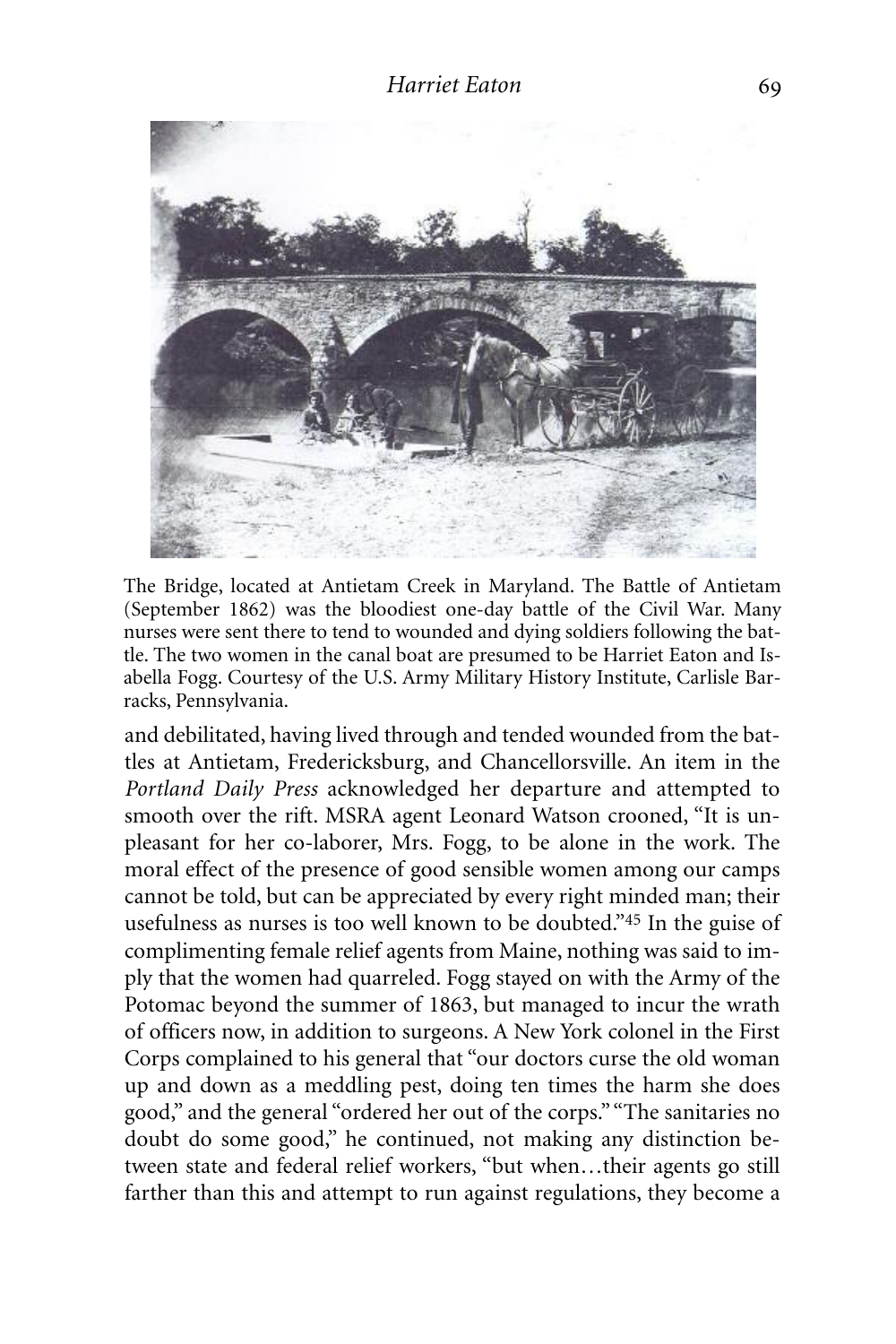nuisance not to be borne."46 Eaton was not the only one to find Fogg a troublemaker.

By November 1863, the MCHA saw that their only course of action was "to dissolve their connection with [Mrs. Fogg]." Although no letter has come to light in which Eaton persuaded her peers to remove Fogg from the organization, Eaton was back in Portland participating in MCHA meetings when the decision to relieve Fogg of her duties was made. But Fogg was not about to let this setback deter her. While Eaton settled in at home and helped staff the Portland Soldier's Home, Fogg had secured a new assignment with the Christian Commission, which kept her in the camps of the Army of the Potomac. The two women would never meet again; the break was irreversible. But Eaton continued to report on Fogg's activities, taking smug satisfaction in rumors that were circulating about new charges of misconduct. Mrs. Fogg, it seemed, was at pains to escape derision. 47

Nowhere in the diary does Eaton summarize the falling out with Fogg as a personal failure. Her inability to make peace with Fogg must have disappointed her on some level, given her Baptist piety and bedrock belief in forgiveness, but it was easier to move on than to acknowledge any culpability in the matter. The failure of the relationship might have caused Eaton to retrench, to consider abandoning the challenging physical and psychological labor she had been doing for months. Indeed, during a seventeen-month hiatus in Portland from June 1863 through September 1864—a time during which none of her correspondence has survived—she had the space to contemplate her options. We do not know whether her return to Virginia in October 1864 was at the behest of the Maine State Relief Agency, which had been busy in the interim coordinating its services throughout the state, or a personal choice. But the organizational evolution of the MCHA vis-à-vis the state agency provides further evidence of Eaton's increasing dissatisfaction with the changes in relief work procedures.

The coordination of Maine state benevolence was showing signs of bureaucratization by 1863, and even though Eaton continued to answer to the MSRA, she believed that the ideal model of nurse-patient interaction was no longer viable. Such a model put individual relief workers in daily proximity to soldiers who needed food and medical aid, so that workers could develop relationships with and follow the cases of those under their care—a dynamic that, Eaton assured herself, aided the healing process. What was not visible to her were the advantages of the systematization of benevolent work, where, for example, the utility of the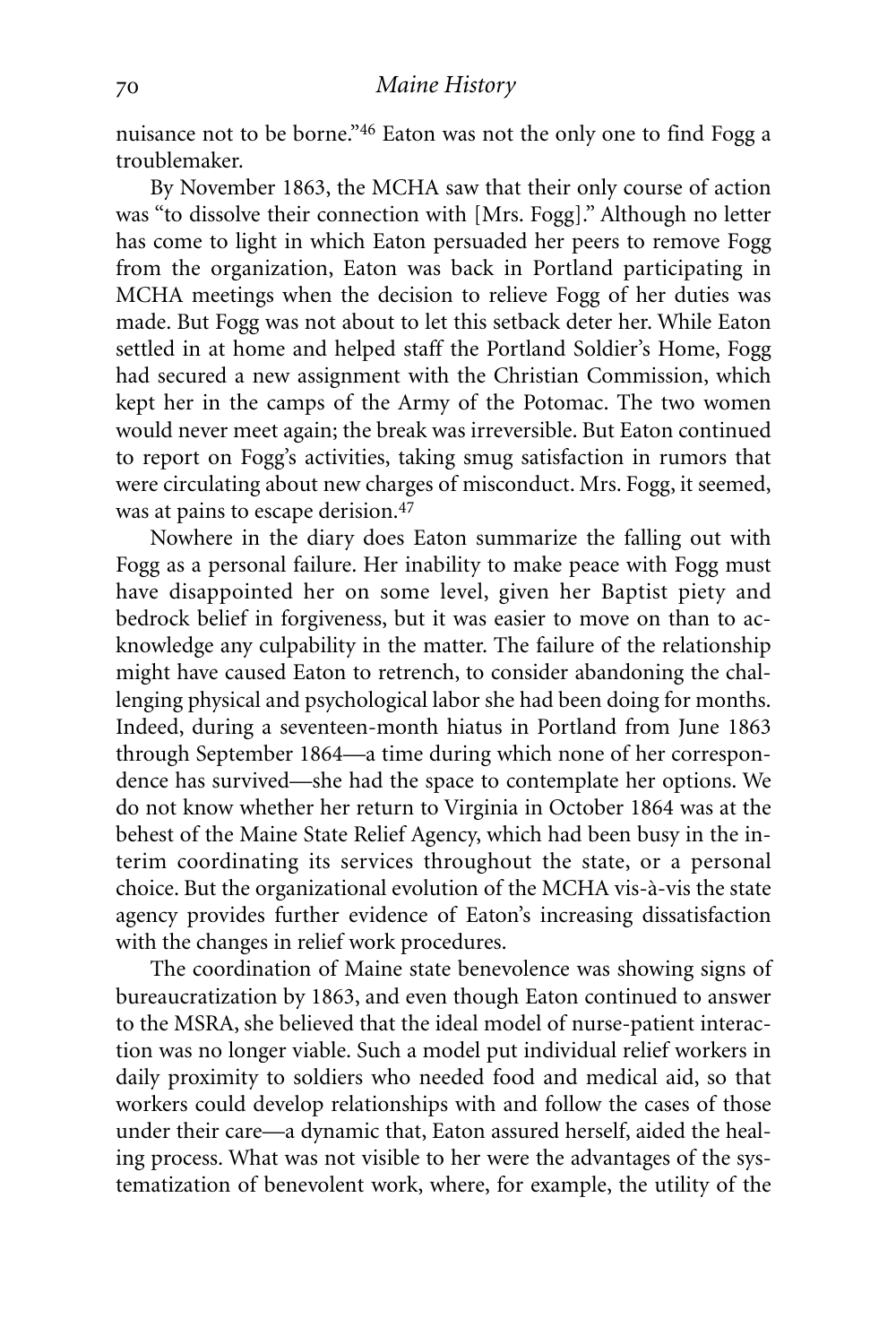#### *Harriet Eaton*

USSC's production and distribution of goods meant that the majority of soldiers would receive aid within twenty-four hours of any battle, or where the ambulance procedures implemented by the Army of the Potomac in late 1862 obviated the need for state agents or regimental designees to search for far-flung casualties.

What soldiers gained in the way of more efficient and timely medical aid was, by Eaton's measure, a loss of the intimate, familial scope of care. As the MSRA assumed greater authority over state supply and distribution chains, the work of local aid societies like the MCHA was subject to greater scrutiny and tighter regulation. When a group of sick Maine privates was left unaccounted for at a Boston depot in the spring of 1864, for example, the MCHA arranged for the men to seek the help of train conductors who would contact a policeman detailed to secure them transport to an area hospital. 48 But MSRA staffers were uneasy about this, worrying that the soldiers might not reach their destinations, and discouraged the MCHA from taking such matters into its own hands. Although Eaton could still watch with delight as Maine's surgeons requisitioned quilts for their patients sewn in the Pine Tree State, the larger orbit of the MSRA could disrupt local distribution logarithms.

As early as Eaton's first tour, resistance from the MSRA was already evident, as its leader, Colonel John Hathaway, a lumberman from Penobscot County, doubted whether Eaton and Fogg's plan to rove among Maine regiments was practicable. As a state gatekeeper, one who was uneasy with the prospect of women in the field, Hathaway was in no hurry to give them his blessing. But the lack of clarity governing the state agency's purview at this date probably conduced to the women's advantage. Waiting to hear whether their proposal would be approved by the state, Eaton noted:

Mr. Hathaway…very quietly told us that nothing had been done at that meeting and they had adjourned to Wednesday. I informed him we should immediately write to Maine and report the existing state of things…. Mr. H was for sending us back again [to Maine] for a written order, but we declined…. Had some pretty plain talk with Mr. H which resulted in his writing for us, a certificate of good character.<sup>49</sup>

Eaton shrewdly assessed the politics of the situation: Hathaway feared the threat of her announcing the miserable state of health in Maine regiments to his superiors. Thus the negotiation ended in his endorsement rather than an about-face.

Ten days later, when Fogg and Eaton visited hospitals in Washington,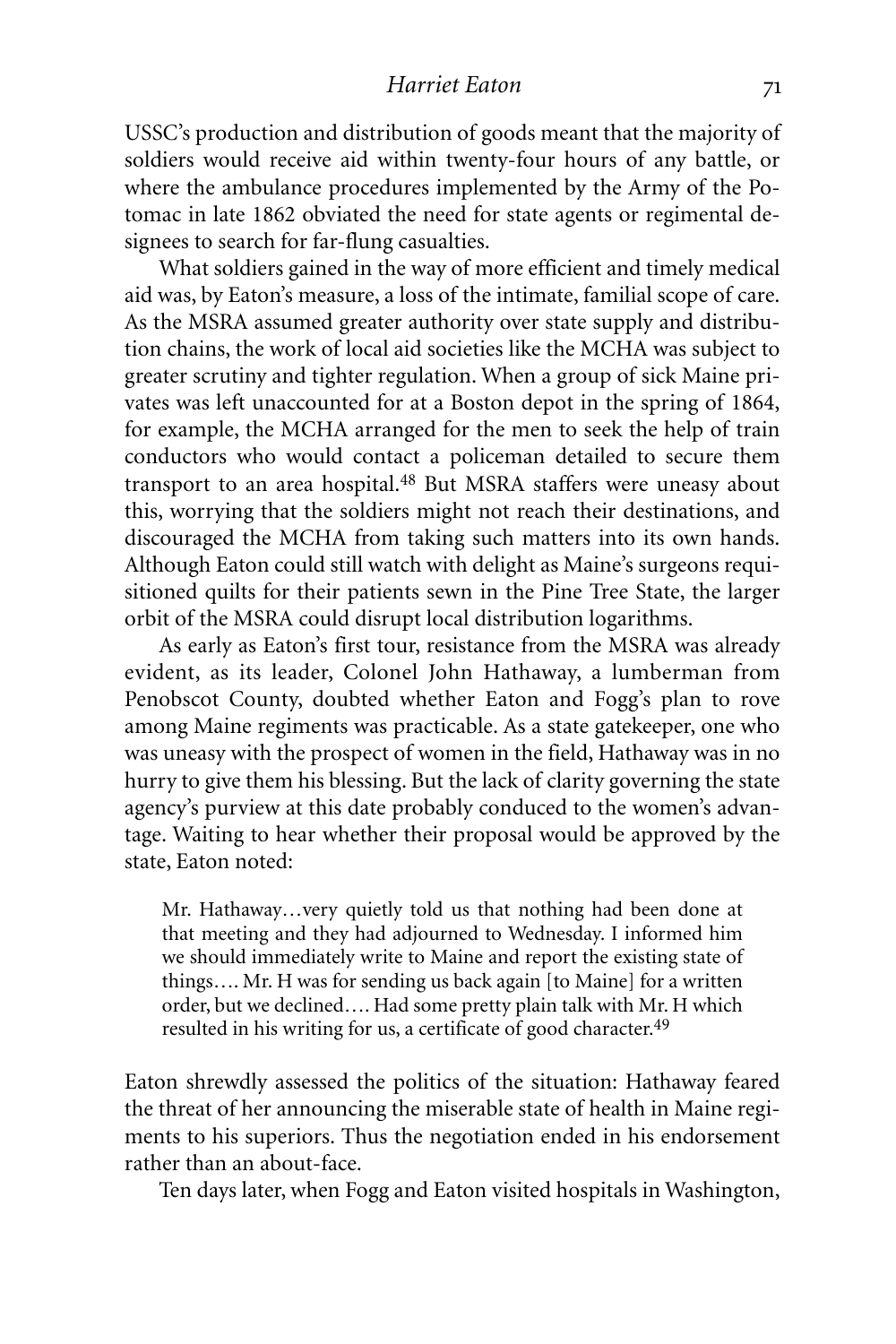

Frank Eaton, circa 1862. He was a private in the army until 1865. While serving as a relief worker in Virginia, Harriet tried to see her son Frank as often as she could. Courtesy of Nicholas P. Picerno.

they found Hathaway's de facto support of their plan amusing because of the aid they were already providing. Arranging transportation to Frederick, Maryland, for them, Hathaway conceded, "the evidence you brought with you on your return is of such a character that I do not feel at liberty to resist your claim any longer….The [ladies] will …take their own course poking round among the Regiments," he reported to those back in Maine. Eaton's reaction? "Of course we laughed at him a little….Poor fellow, it's a hard case, for he is only convinced because he is obliged to be, but no matter, we do as we please, our expenses all paid."50 Here the Portlander affirmed the political advantage that she and Fogg had seized: like a long-married wife giving her husband the illusion that he controls the purse-strings, Eaton saw no need to ruffle feathers when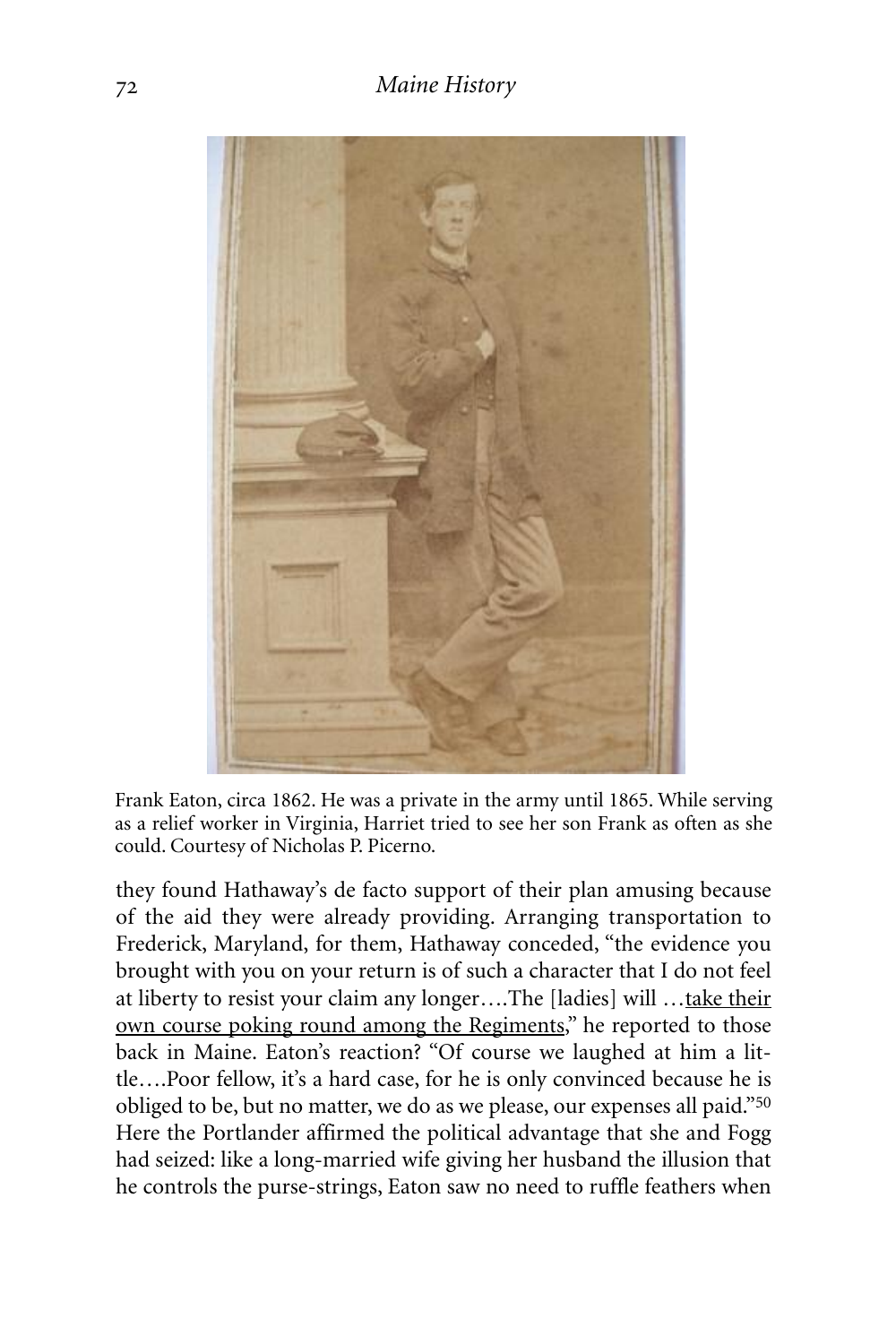her objective was already a *fait accompli*. This "negotiation" also revealed that the MCHA's reach was equivalent to the MSRA's at this point in the war: it dispatched the women with local financial support, rendering any objection from Colonel Hathaway moot.

The MSRA had offices in Washington at 273 F Street that functioned as a collection point for parcels sent from Maine. When packages from local aid organizations arrived, agents like Eaton, Fogg, and Charles Hayes would move them by train or wagon into the hinterlands. Eaton saw this system as less than ideal because there was no way to prevent packages sent from Portland from being intercepted and sometimes rifled—even by those in charge. One morning in her second month of service, Eaton was shocked to discover at the MSRA "Rooms" that a substantial MCHA shipment "had been opened by Mr. Hathaway and various articles abstracted [*sic*] therefrom. Our packages were scattered hither and thither, but Mr. H seeing my indignation soon gave directions for them to be returned to their rightful places." Eaton's insistent moral diplomacy extended to everyone from the MSRA's chief executive to its underlings. When a young office worker from one of Maine's first families absconded with a pair of socks from the same box, Eaton was determined to get them back, though such pilfering did little to repair her sense that Mainers who were supposed to be on her side had declared open season on local aid societies.51 And in a letter from Stoneman's Station near Falmouth, Virginia, two months later, Eaton asked Hathaway to hold off on sending MCHA parcels because "it would not be safe to send them, even from W[ashington] to [Aquia] Creek without an attendant."52 In effect, the mistrust that Eaton had expressed about the dependability of USSC deliveries was now directed toward the state organization. The only trustworthy groups were the local ones, she believed.

By the beginning of 1863, Eaton regularly reported to Hathaway about the regiments she visited and the goods she distributed—an official correspondence that suggests the increasing power of the MSRA over its various aid branches. Many had urged the Maine legislature in 1861 and 1862 to coordinate the state's relief efforts. Eaton had observed at the beginning of her first tour that "nearly all the states have men and women at work here [in Washington] for their own men, while we of Maine are quite behindhand." Maine nurse Sarah Sampson, in Washington as early as 1861, had made the same argument. Later in the summer, Sampson noted that states like Pennsylvania and Michigan had already placed agents in the field. "Let us be first in New England," she exhorted Maine's adjutant general, John Hodsdon, "to set the example."53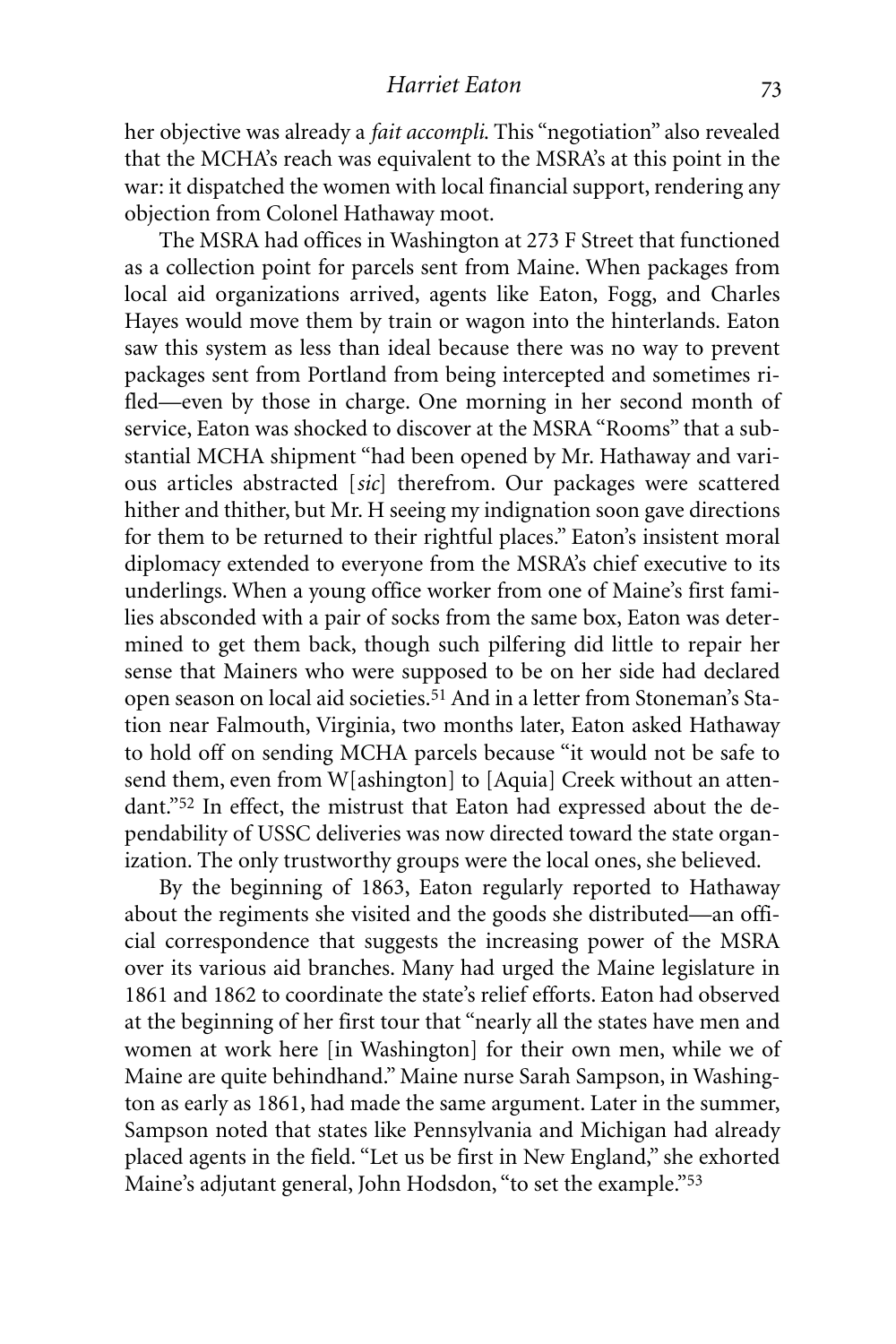In fact, by April 1862, a citizens' group in Philadelphia had organized the New-England Soldiers' Relief Association (NESRA)—an endeavor to which Eaton did not allude in the diary, which suggests the peripatetic nature of evolving aid: organizations at the local, state, and regional levels were uncertain about their hierarchical relations to one another. In a five-story building at the corner of Broadway and Chestnut, soldiers passing through Philadelphia on their way north or south could stop for medical attention, could convalesce if necessary, or could get a hot meal. NESRA announced that it had served thousands of soldiers from twenty-six states in its first eight months of operation: 1,184 Mainers "received" and "clothed" (surpassed only by the number from Massachusetts); 670 Mainers hospitalized, and eight who died. By late August, as the USSC and Surgeon General's Office perfected procedures for assigning the sick and wounded to hospitals, the "Government [forbade] all sick and disabled soldiers, not furloughed or discharged, from receiving other than Government care."54 Around the same time, Abby May, secretary of the women's auxiliary of NESRA, attempted to convince Mainers that it would be in their best interest if they allowed the USSC to distribute their contributions. Already on board to countenance the "federalization" of benevolence, NESRA itself would not compete with the mission of the USSC. 55 At this point, the healthcare facility at Chestnut and Broadway became primarily a feeding station known as the Philadelphia "Refreshment Saloon" and no longer a competitor to the services offered by the USSC or the Surgeon General's Office.<sup>56</sup>

Just as the barracuda swallows the small-fry, so too did the tables turn in 1864 when the MSRA became subject to the authority of the USSC at the hospital at City Point. Eaton's specific criticisms of USSC management there ironically improved her view of the MSRA. By 1864, state operations were systematic and entrenched, and Eaton no longer felt at odds with Hathaway or others at 273 F Street. In fact, when Israel Washburn left the Maine governorship to Abner Coburn at the beginning of 1863, Hathaway wrote to Washburn to commend Eaton's work. In the same correspondence he also asked to be retained as head of the MSRA so that procedures already in place would not be disrupted with the change in administration. 57 It was perhaps an ill omen that Eaton had difficulty getting out to City Point after her arrival in the capital in October 1864; at every gateway something barred her entry. Sent on a wild goose chase throughout Washington to obtain a pass from Army Nursing Superintendent Dorothea Dix, the now-seasoned nurse managed after several days to reach City Point.<sup>58</sup> There she installed herself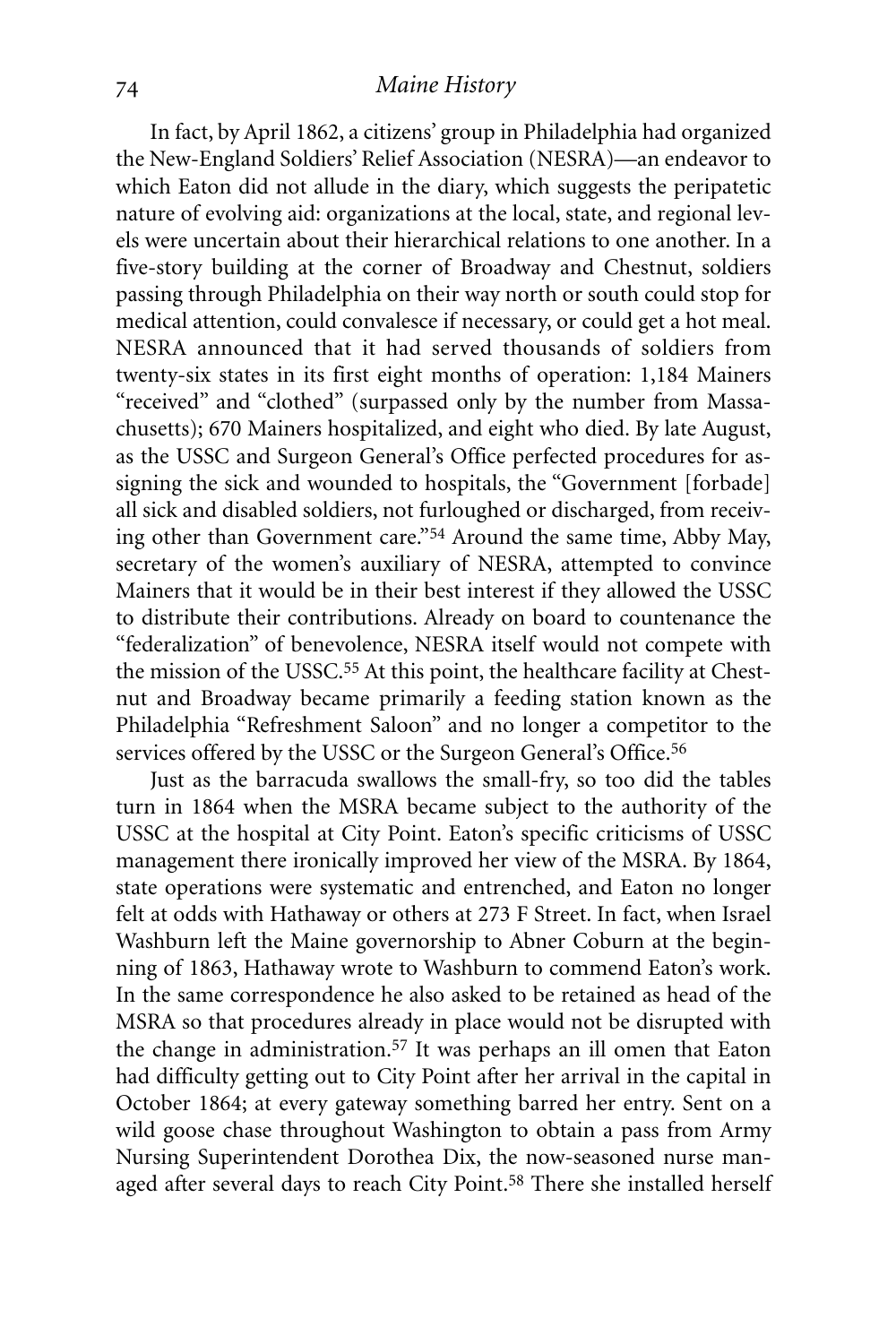in the Maine state relief tent, one of many pitched near those of Massachusetts, Michigan, Pennsylvania, Ohio, Indiana, and New Jersey—already a presence at City Point.

By this point in the war, local enterprises like the MCHA were no longer visible, overshadowed by the imprimatur of the state. Individual states answering to the superstructure of the USSC were the common denominator of relief systems at City Point. The proximity of state tents to one another encouraged relief agents to coordinate their efforts, and they sometimes borrowed or traded goods with one another.<sup>59</sup> We also see evidence that other nationally-based organizations made use of state supplies. Eaton noted, for example, that U.S. Christian Commission (USCC) agents on site in October frequently availed themselves of Maine's largesse. Eaton seems not to have minded this, in part because USCC workers volunteered their labor rather than accepting wages—a religious gesture that she applauded. Interactions between the Sanitary Commission and state agencies were more strained because of barriers that the commission had erected to prevent even veteran relief workers like Eaton from accessing its stores.

Her skepticism about the USSC's distribution procedures had begun two years earlier when she discovered in Frederick, Maryland, parcels that the USSC had volunteered to ship to Maine regiments in disarray. "I think the less we have to do with the whole concern, the better," she scowled. "If the San. Com…. cannot get [boxes] to the men who are suffering and dying for want of the things, I shall almost wish I was a man."60 Three weeks later she was disgruntled when another shipping error occurred, requiring her ("through the spite of the Sanitary Com.") to pay a freight charge of \$2.35. And when Mrs. Fogg had ventured to ask the USSC for milk for Maine soldiers, "they offered her enough for one cup! She thanked and left them, getting the milk from somewhere else."<sup>61</sup> New to the front in 1862, Eaton implied that her authority as a woman was limited, but by 1864, war-weary and savvy, she didn't hesitate to share her opinions with those in charge. She was scandalized by the parsimoniousness of sanitary commissioners who held tightly to their supplies when another agency came calling. She felt distant from the boys from Maine at City Point, where workers from multiple states took care of soldiers from every Union state and did not necessarily follow the same cases through to closure. She was vexed about the one-upmanship she witnessed among female nurses jockeying for authority over one another and she blamed their enmity on the USSC, the body that employed them. 62 Thus, at City Point, she quickly became disen-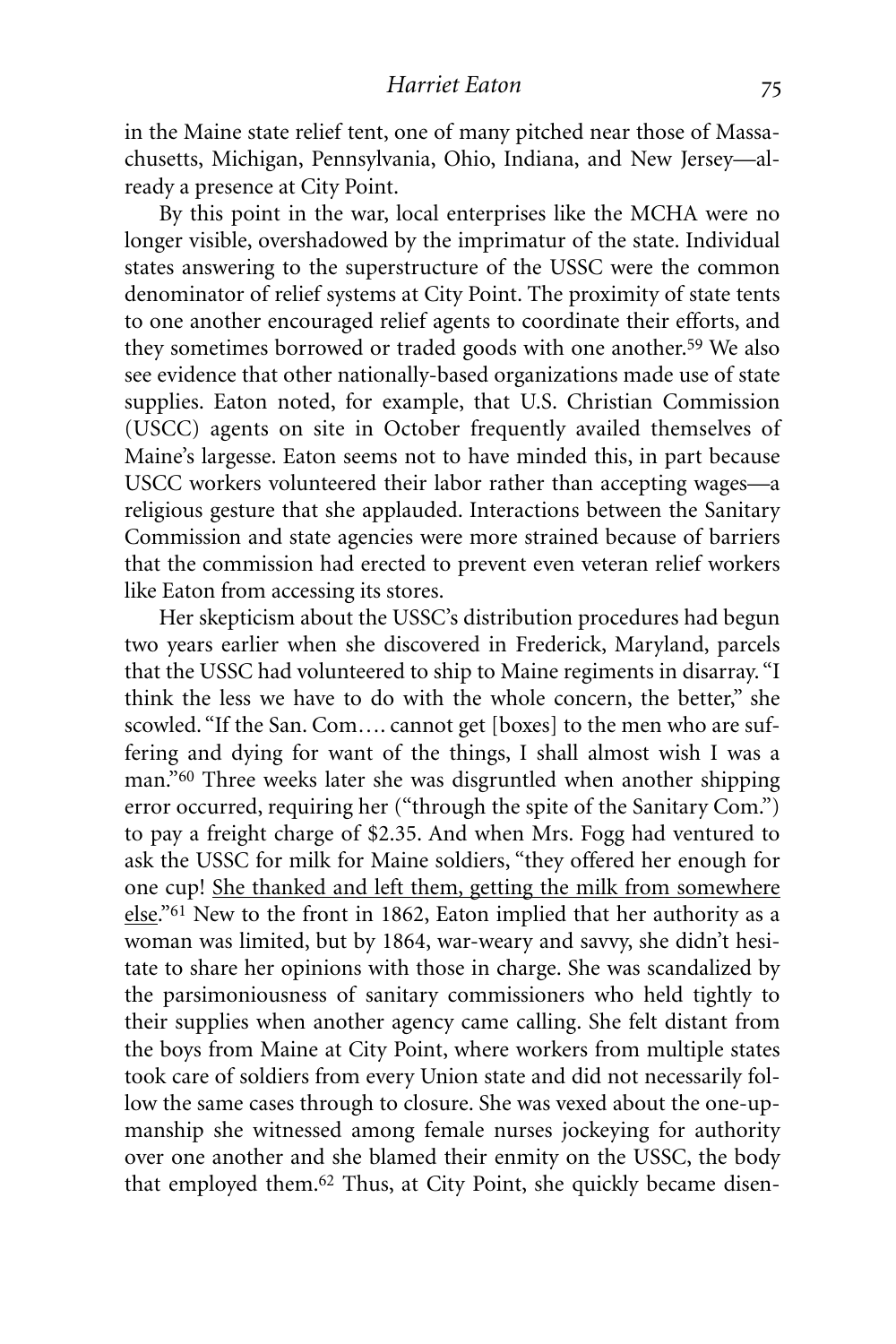

A TRAIN OF AMBULANCES AT CITY POINT

Ambulances at City Point. There were several hospitals in City Point, Virginia, during the Civil War. Harriet Eaton spent time there as a nurse and relief worker. She became increasingly frustrated by the federal benevolence bureaucracy while at City Point. Courtesy of the Library of Congress.

chanted with the medical bureaucracy, which she associated with the USSC because it did not recognize the distinctions of individual states, nor did it tolerate jealous intrigues.

In the first month of her second tour, Eaton complained to a former resident of Portland who was affiliated with the USSC: "I gave [Mr. Shaw] my opinion on the importance of the Agencies working in harmony, as I have not felt since I came here, that there was that reciprocity of feeling that should exist."63 In a public show of diplomacy, Eaton offered an olive branch, registering her disapproval of the USSC's lack of cooperation with state agencies. Even though she had conceded to the framework of federal benevolence in principle, she regretted the loss of the local, personal, neighborly bonds that developed before federally mandated relief structures were in place. She regretted that her appeal did little to bring the parties to the table and realized in time that, with the authorization of the Surgeon General's Office and the Army Medical Department, the USSC had no obligation to yield to any other relief organization.

Alfred Bloor, a USSC agent following the Army of the Potomac in 1864, conveyed a sense of commission protocol in his letters that shed light on the systematization against which Eaton chafed. He noted while managing relief workers in the field that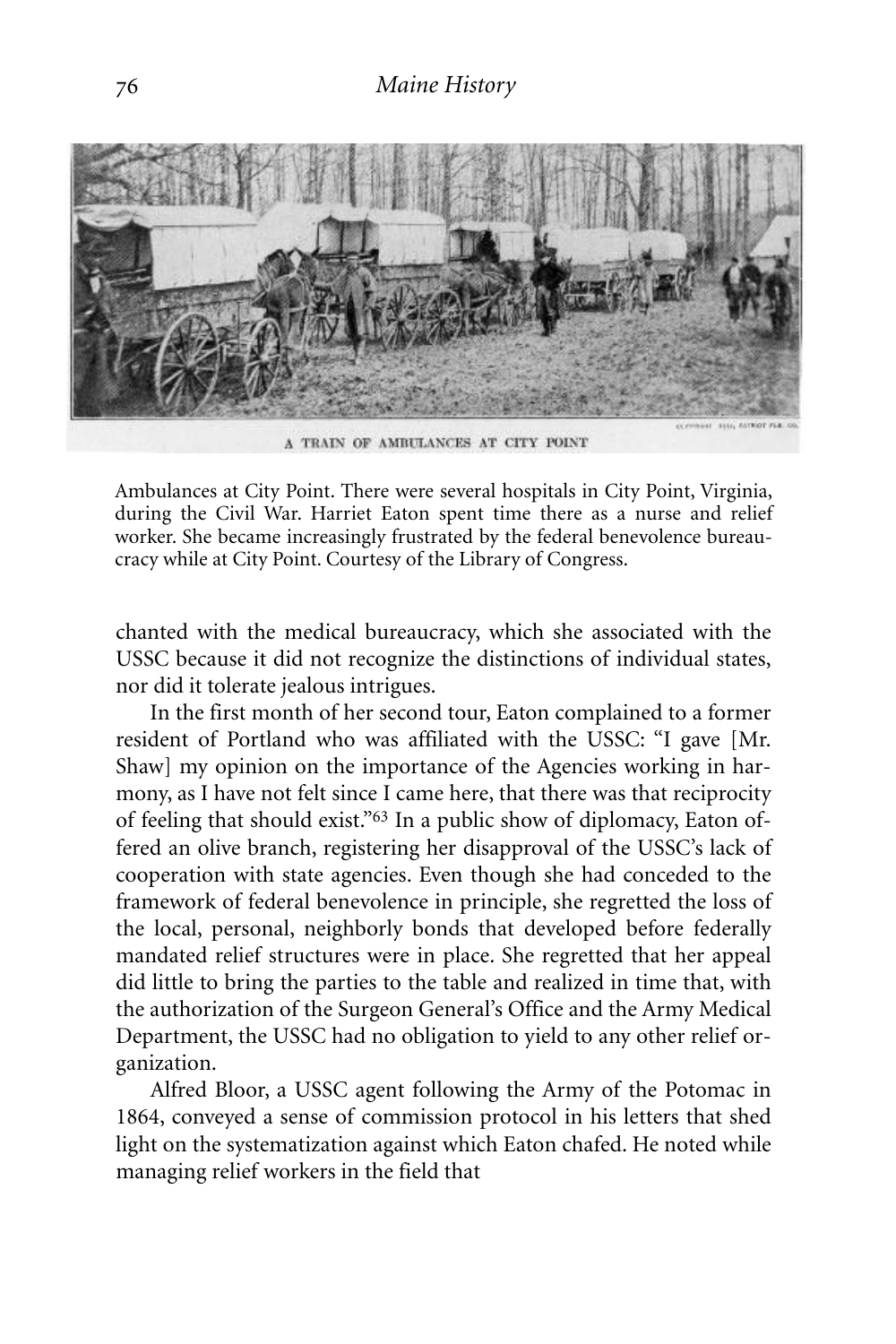#### *Harriet Eaton*

It is best for each [worker] to confine oneself to the distribution of a single article—the cracker man never trenching on the lady's coffee pail and the coffee lady leaving the beef-tea religiously to another. Infinitely more may be done by systematically pursuing this plan of specialty. If, when the beef-tea is being carried round, some poor fellow shakes his head, and imploringly asks for water or stimulant, one must not set down the beef-tea . . . and rush off to spend half an hour in searching for water or stimulant, so depriving a hundred men of beeftea, for the sake of trying to get one man something which will probably be furnished him by the allotted water or whisky bearer in three minutes after. One must humanely harden one's heart. 64

Bloor's advice that workers turn a deaf ear to supplicants lest their efficiency be thwarted did not sit well with the maternally inclined. The limitation of his insistence on strict adherence to procedures sometimes jeopardized the health of conscientious staff members, who knew that citizens had leveled charges against USSC nurses for sneaking food earmarked for soldiers. "One of our lady agents," reported Bloor, was so fastidious that she had consumed only "crackers and dirty lukewarm river water for a couple of sleepless, hardworking days and nights" before she was reduced to illness. Although Bloor was impressed by this individual's sacrifice, he proclaimed that the commission would not have its agents starve. 65

Always cognizant of the power of language to enhance the reputation of the commission, Bloor served as an ideal pitch man for USSC public relations. He commonly asked soldiers whether they knew where their clean shirts came from and beamed when they replied, "The Sanitary." His wish that every recipient of USSC goods would be apprised of the source amounted to an advertisement. Bloor proudly noted the USSC logo stamped on clothing, Bibles, and other articles and communicated to soldiers that they were never far from the minds of operatives on the home front.66 Such galvanizing interactions taught recipients where to bestow their gratitude and affirmed for commission managers the utility of their system.

Although Eaton and Bloor did not meet one another, as far as we know, Bloor's letters provide a telling context for Eaton's frustrations. State aid workers, many of whom had been in the field longer than the USSC, resented being managed, especially when they had long since crafted their own "best practices" protocols. Just as Eaton did not wish to be managed, she was no more enthusiastic about managing others. She had the assistance of a "contraband" woman – an escaped slave – named Rachel, but found that Rachel did not cotton to her orders and that she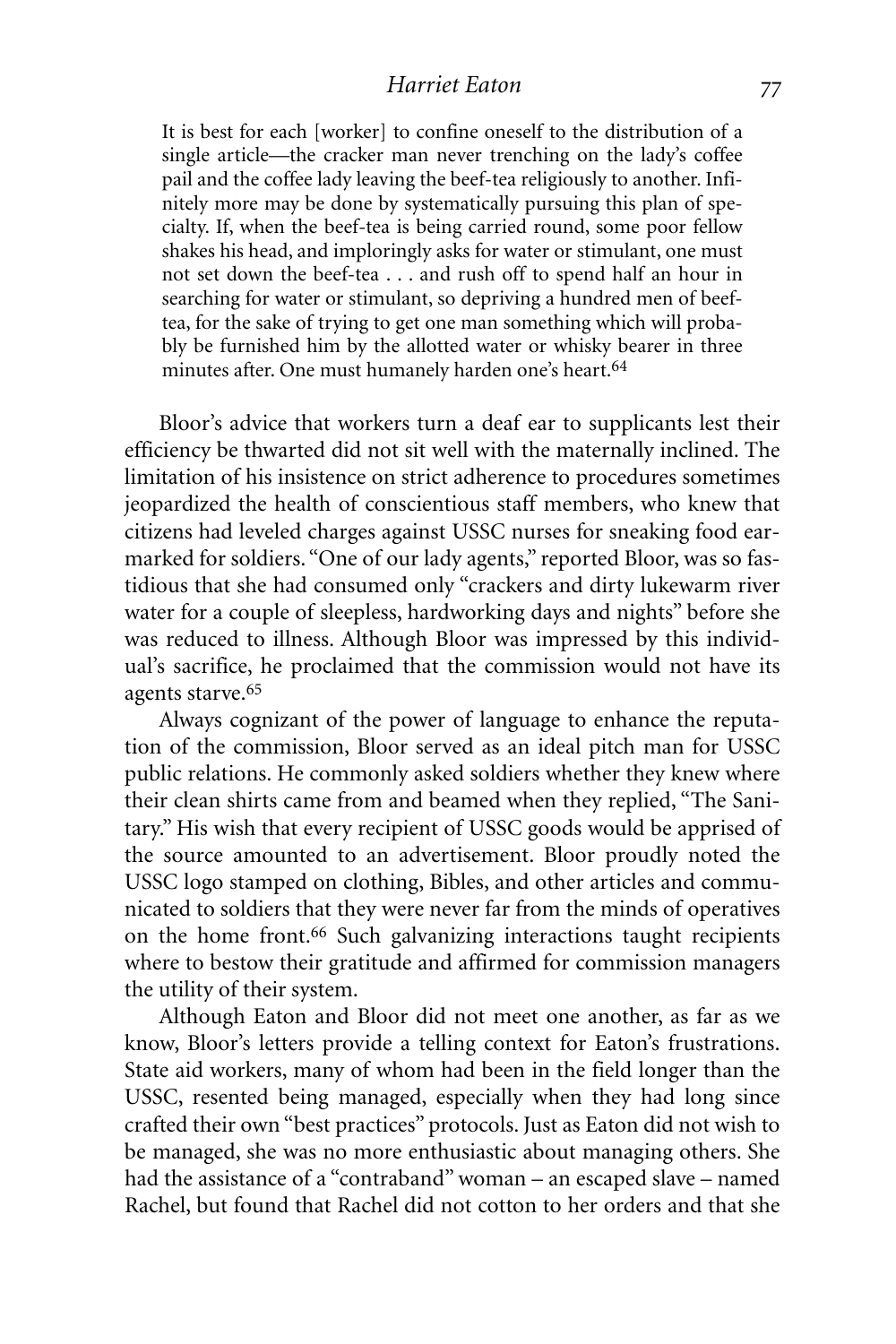could more easily do the menial work herself. Like a tiny cog in a great machine, Eaton felt useless, given the huge scale of relief operations at City Point. By Christmastime 1864, she could not wait to get away from non-compliant ex-slaves and the USSC's officious civilian bureaucrats. If there was a saving grace to this second service, it came in the form of an intense spiritual friendship Eaton had made in her last months in Virginia with a twenty-seven-year-old soldier of the Nineteenth Maine, Nathaniel Jaques. Jaques became a kind of surrogate son to Eaton in Frank's absence. Successfully persuading Jaques to be baptized, Eaton would come to think of her months at City Point, despite her dissatisfaction with the stingy handlers of the USSC, as "this birth place of souls."67

When Harriet Eaton finally completed her service to Maine soldiers released from Confederate military prisons in late 1865, she returned to Portland. In less than a year, the great Portland fire of July 1866 destroyed fully a third of the town's buildings, from hundreds of residences to the city hall. 68 Portland city directories show Eaton still at the Spring Street address in 1866 and 1867, indicating that the fire spared her residence. We have no further record of her whereabouts until 1870, when the U.S. census shows her living nearly five hundred miles away from Portland, in Tioga County, New York. There she lived in a boarding house and ran a hardware store. According to the census, Nathaniel P. Jaques, the soldier Eaton had converted at City Point in 1864, was a resident at the same address and listed as a clerk in Eaton's hardware store. The same census reveals that Eaton's daughters Agnes and Hatty Belle, now twenty-one and fifteen years old, respectively, were living with family friends in Vermont, away from their mother. Whether Eaton had left Portland because of the fire or to help Jaques get a fresh start is unclear. Perhaps most unexpected of all, we find the name of Nathaniel Jaques listed as living at a second address, with a young wife and a nine-monthold infant, in Newton, Massachusetts, Eaton's home town.<sup>69</sup> Such ghostly traces suggest that Eaton left Portland for a while to be with Jaques in some sort of connection—perhaps as his employer, perhaps as something more.

By 1872, Eaton and her daughters had moved to Hartford, where she and Sewall had started their married life. By 1870, Eaton's son Frank had married a girl from South Carolina and was employed in Columbia as a U.S. commissioner. Nathaniel Jaques moved west, first to Reno, and ultimately to Malibu, California, where the 1900 census showed him to be an inmate of the National Home for Disabled Volunteer Soldiers; he lived there until 1918, the centenary of Eaton's birth. 70 As a resident of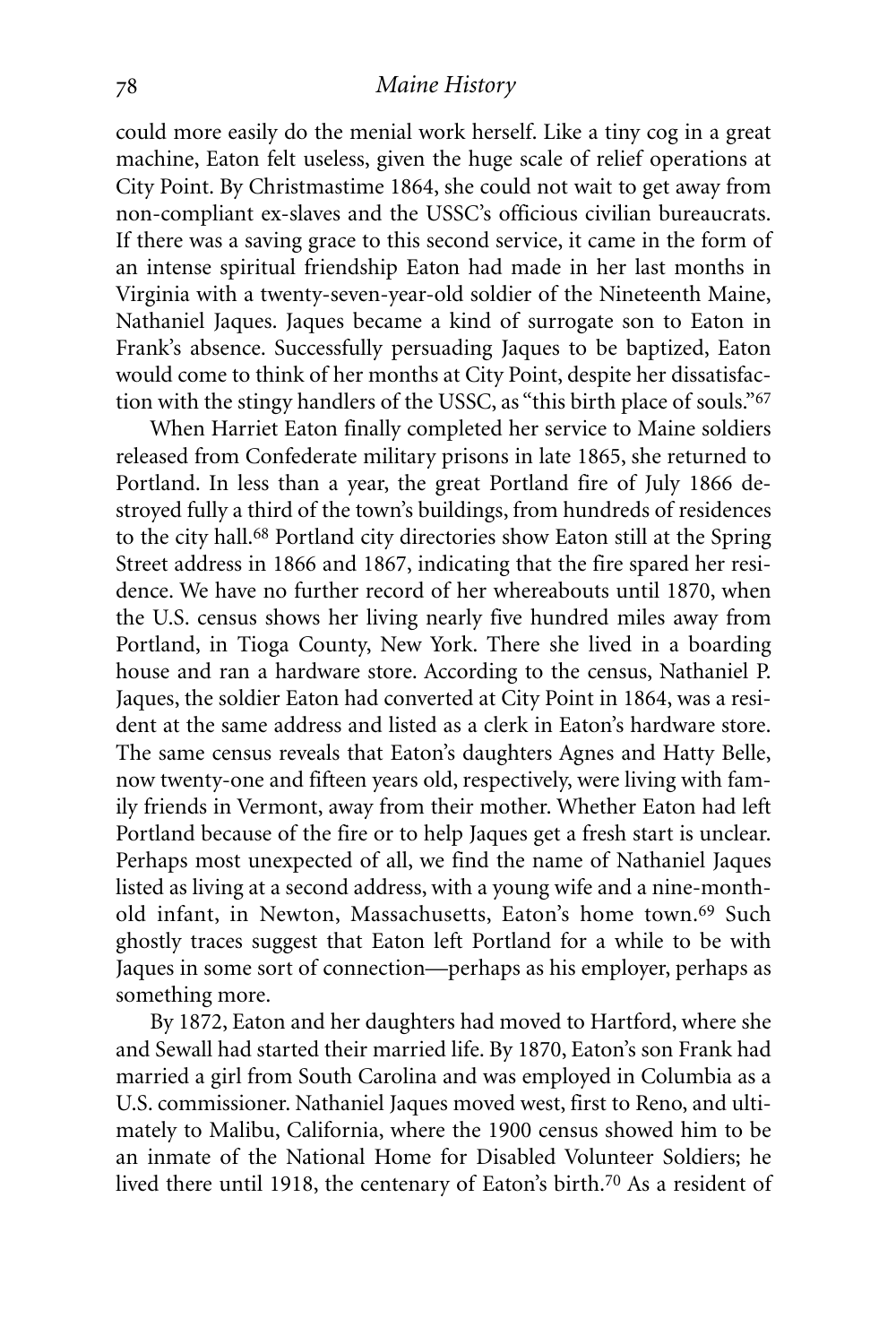

This card advertised for the Maine branch of the U.S. Sanitary Commission. The state agency was responsible for raising money to buy food and supplies for Union army soldiers from Maine. Female relief workers in Maine raised fifteen million dollars in donations. Maine Historical Society Collections.

Hartford, Eaton volunteered her time in charitable work for the First Baptist Church. Eaton's daughters supported her in a modest house one was a secretary and the other a music teacher—until her death from "chronic kidney trouble" on June 10, 1885, at the age of sixty-seven.71 Eaton's youngest child, Hatty Belle, who survived all other family members by more than fifty years, was in possession of her mother's journals until her death in 1943, when a Hartford bookshop acquired them. While the diary provides a valuable eye-witness account of medical work and social interaction in the Army of the Potomac, focusing on the military infrastructure of Maine, perhaps its greatest contribution to our understanding is its rendering of the growing pains and tensions that characterized civilian efforts to partner with the military in relief work.

In the reminiscences of USSC agents after the war and in the publication of the commission's history by Charles Stillé in 1866, we find narratives of peace and cooperation. 72 In the sense that the victors generally get the first opportunity to write their version of events, the USSC papered over its collision course with Maine and other Union states. The Harriet Eaton diary corrects the misconception that the deployment of Union wartime relief proceeded smoothly. Reflecting the politics of state interests versus national interests, the help that Union citizens rushed to provide was hotly contested and carefully negotiated.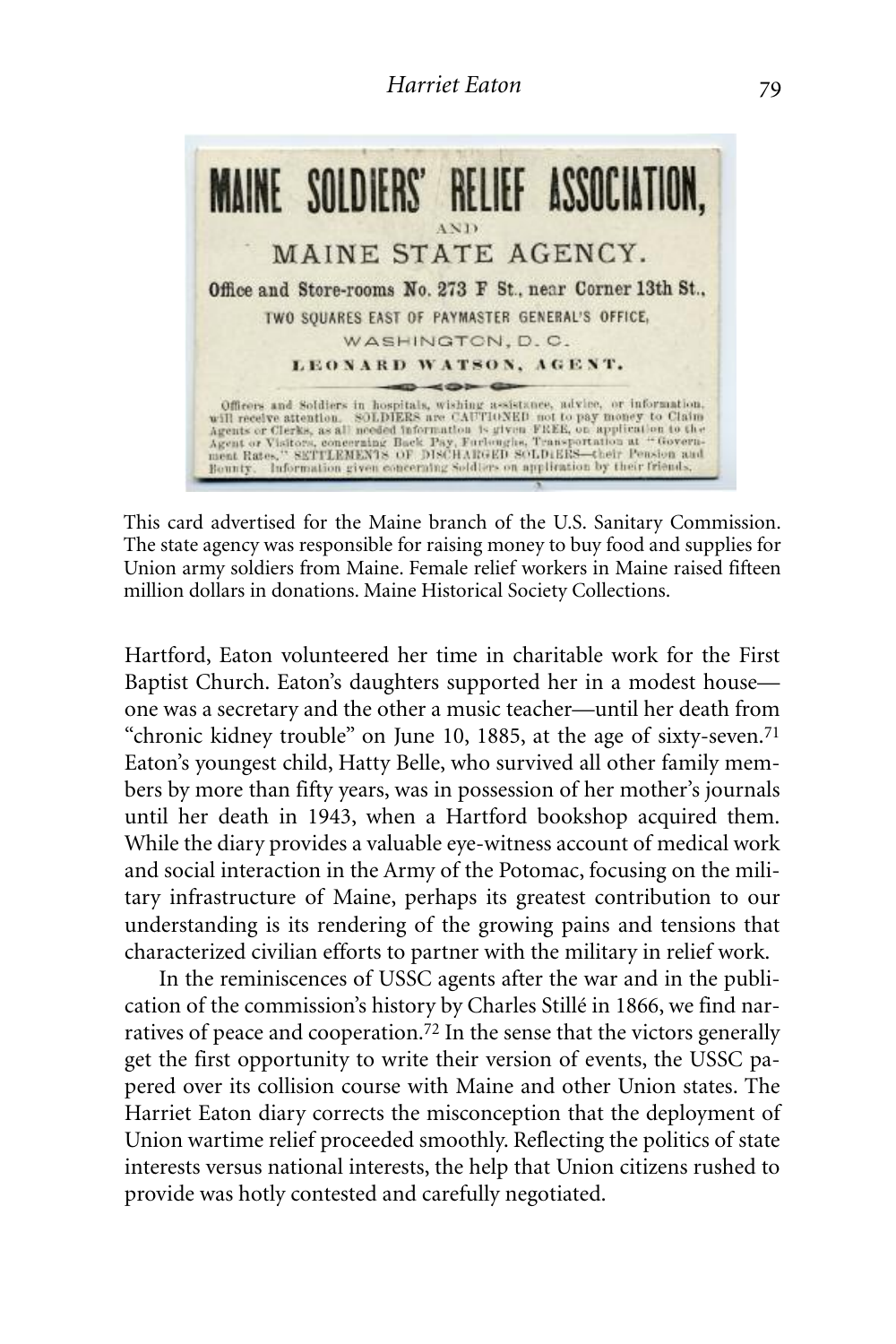With people at every level wanting to help sustain men at the front, the first year-and-a-half of the war featured benevolent chaos, with local, state, and national groups offering aid that created turf battles. In particular, the origin of Eaton's church-sponsored Portland aid society, the Maine Camp Hospital Association, put local people in an ambiguous position with regard to the Maine State Relief Association, which had formed a few months earlier. As Mainers representing individual cities and the state worked out their differences and coordinated their services, they felt growing pressure from the U.S. Sanitary Commission to acquiesce to a national benevolent agenda. If the USSC was not always successful in reaching soldiers in the first two years of the war, it had made great strides in systematizing its work by 1864 to the chagrin of workers like Eaton, who lost a sense of their usefulness as the commission expanded its influence. Eaton's diary refers frequently to the organizational conflicts that arose from her loyalty to Portland and Maine—loyalties that always trumped any obligation she felt to the Union as a federal body.

#### **Notes**

1. For work on citizens' war mobilization, especially that of women, see Judith Giesberg, *The Army at Home* (Chapel Hill: University of North Carolina Press, 2009); Nina Silber, *Daughters of the Union* (Cambridge, MA: Harvard University Press, 2005); and Patricia Richard, *Busy Hands: Images of the Family in the Northern Civil War Effort* (New York: Fordham University Press, 2003).

2. The Eaton journals have been held by the Southern Historical Collection at the University of North Carolina since 1946. The Maine Historical Society in Portland owns a microfilm copy of the original.

3. See, for example, the *Portland Daily Press*, December 16, 1862.

4. Diaries of Union nursing and relief work were kept by Amanda Akin (Stearns), Clara Barton, Amy Morris Bradley, Harriet Eaton, Esther Hill Hawks, Hannah Chandler Ropes, Amanda Shelton (Stuart), and Mary Shelton. More often a former worker would use a diary to publish a memoir, such as those of Sophronia Bucklin, *In Hospital and Camp* (1869), and Mary Livermore, *My Story of the War* (1889), and leave no trace of the original diary.

5. "The lady with the lamp" is a reference to Henry Wadsworth Longfellow's 1857 poem about Florence Nightingale's work in the Crimean War, "Santa Filomena." This phrase came to popularize American women's nursing service in the Civil War. See my "Nurse as Icon: Florence Nightingale's Impact on American Women in the Civil War," in *Civil War, Global Conflict,* eds., Simon Lewis and David Gleason (Columbia: University of South Carolina Press, 2014), pp. 372-99.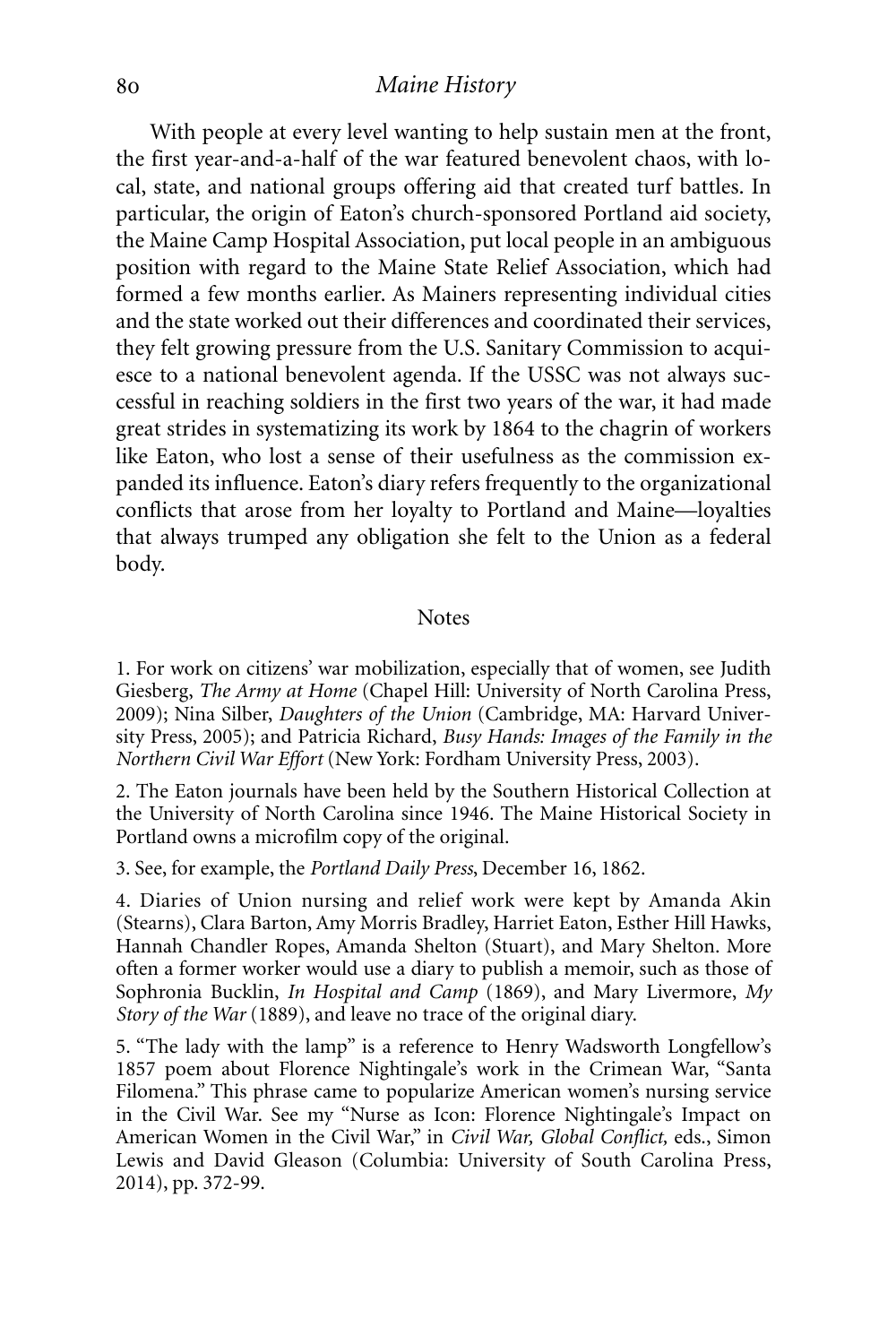6. Postwar commemoratives, like Frank Moore's *Women of the War; Their Heroism and Self-Sacrifice* (1866) and Linus P. Brockett and Mary Vaughan's *Woman's Work in the Civil War; A Record of Patriotism and Patience* (1867), created a veritable mythology about female relief workers' selfless contributions to benevolent organizations assisting the U.S. military during the war.

7. See "Semi-Annual Report of the Maine Camp Hospital Association," Rebecca Usher Papers, Maine Historical Society (hereafter MHS), Portland.

8. For testimony about Jeremiah Sewall Eaton's reputation among his parishioners, see Henry Melville King, "The Church of My Boyhood" (Providence: F. H. Townsend, 1912), p. 6. Sewall's opportunity to witness the trial of the Amistad captives in Hartford in 1839 had radicalized his views about racial injustice. See Jeremiah Sewall Eaton to Harriet Bacon, January 11 and September 13, 1839, Harriet Eaton Papers, Josephine Dolan Collection, University of Connecticut (hereafter DC-UC), Storrs, Connecticut.

9. For information on Sewall Eaton's tenure at the FSBC, see John T. Hull, ed., *Centennial Celebration: An Account of the Municipal Celebration of the One Hundredth Anniversary of the Incorporation of the Town of Portland* (Portland: Owen, Strout & Co., 1886), pp. 122-23. See U.S. Census of 1850 for evidence of the Eatons' Irish servant, Hannorah McCarthy. See Portland City Directory of 1852-1853 and 1856-1857 showing the Eatons' address to be 29 Spring Street. The Portland City Directory of 1858-1859 shows the widowed Harriet and three children living at 15 Spring Street. For information about the Portland Soldiers' Home at 14 Spring Street, see my edition of Eaton's Diary, *This Birth Place of Souls: The Civil War Nursing Diary of Harriet Eaton* (New York: Oxford University Press, 2011), p. 12.

10. See *This Birth Place of Souls* for details of the voyage. Eaton sent elder daughter Agnes to school in Massachusetts, while Hatty Belle, only six, lived in nearby Gorham with Eaton's close friends, the Whittiers.

11. See the example of Abigail May in Silber, *Daughters of the Union*, p. 178.

12. Richard, *Busy Hands*, pp. 205-207.

13. MCHA minutes, November 17, 1862, MCHA Collection, MHS.

14. In addition to Eaton's frequent references to illness in the diary, regimental histories also report significant incidence, especially in Augusta, in the winter of 1861-1862 and in Virginia and Maryland, in the winter of 1862-1863. See, for example, James H. Mundy, *Second to None: The Story of the Second Maine Volunteers, the Bangor Regiment* (Scarborough, ME: Harp Publications, 1992); John M. Gould, *History of the First-Tenth-Twenty-Ninth Maine Regiment* (Portland: Stephen Berry, 1871), p. 95; R.H. Stanley and George O. Hall, *Eastern Maine and the Rebellion* (Bangor, ME: R.H. Stanley, 1887), chapter 6; and Elizabeth Ring, *Maine in the Making of the Nation, 1783-1870* (Camden, ME: Picton Press, 1996), p. 394.

15. For information about the implementation of the Union army ambulance corps, see George Worthington Adams, *Doctors in Blue: The Medical History of the Union Army in the Civil War* (Dayton, OH: Morningside Press, 1985), pp.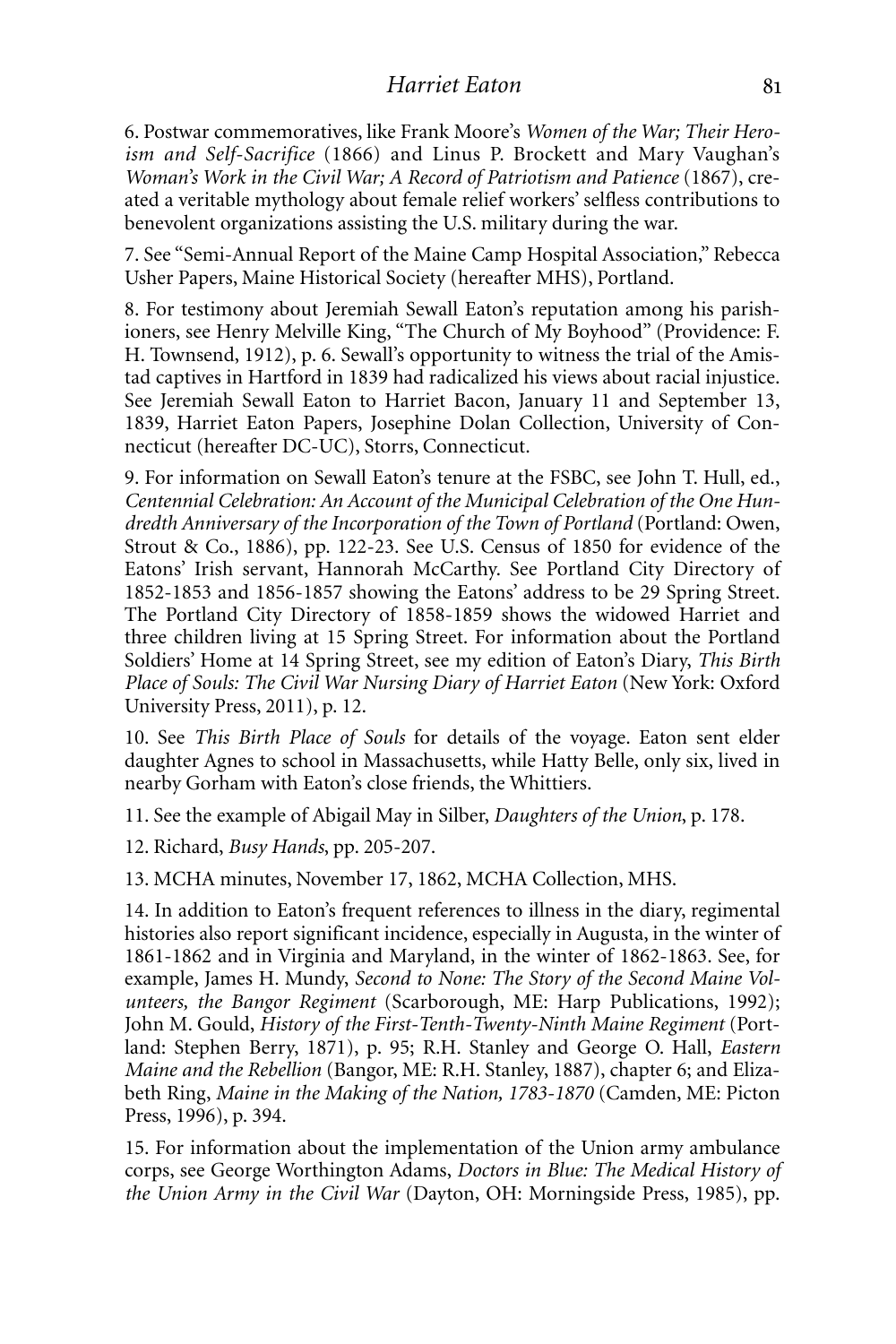87-90, 95-97; and Jonathan Letterman, *Medical Recollections of the Army of the Potomac* (New York: D. Appleton, 1866), pp. 65-66.

16. See *This Birth Place of Souls*, pp. 76, 133, and 136.

17. Richard R. Wescott and Edward O. Schriver, "The Separation Movement in the Federal Period" in *Maine: The Pine Tree State from Prehistory to the Present*, eds., Richard W. Judd, Edwin A. Churchill, and Joel W. Eastman (Orono: University of Maine Press, 1995), pp. 178-187. See also Stanley and Hall, *Eastern Maine and the Rebellion*, chapter 4.

18. Charles Calhoun, "Longfellow's Portland" in *Creating Portland: History and Place in Northern New England*, ed., Joseph A. Conforti (Durham: University of New Hampshire Press, 2005), p. 74.

19. See "Semi-Annual Report of the Maine Camp Hospital Association," Rebecca Usher Papers, MHS. For an account of opposition to the war in Maine, see Jerry Desmond, Edward O. Schriver, and Stanley R. Howe, "Maine Political Leaders in the Civil War Era" in *Maine: The Pine Tree State*, pp. 353-354.

20. See *This Birth Place of Souls*, p. 152.

21. See Desmond, Schriver, and Howe, "Maine Political Leaders in the Civil War Era," pp. 353-54; and Charles A. Scontras, *Collective Efforts among Maine Workers: Beginning and Foundations, 1820 to 1880* (Orono: University of Maine Press, 1994), p. 168.

22. Quoted in Scontras, *Collective Efforts among Maine Workers*, p. 167.

23. Entry of November 23, 1862, in *This Birth Place of Souls*, p. 83.

24. See, for example, Steven Woodworth, *While God Is Marching On: The Religious World of Civil War Soldiers* (Lawrence: University Press of Kansas, 2003), pp. 93-116; Matthew Gallman, *The North Fights the Civil War: The Home Front* (Chicago: Ivan R. Dee, 1994), pp. 89-90; Harry Stout, *Upon the Altar of the Nation: A Moral History of the Civil War* (New York: Viking, 2006); and *This Birth Place of Souls*, p. 15.

25. Henry Burrage, *History of the Baptists in Maine* (Portland: Marks Printing House, 1904), p. 306.

26. For information about Greenough, Knox, and Bosworth, see Burrage, *History of the Baptists in Maine*, pp. 235, 276, 279.

27. Harriet Eaton to Hatty Belle Eaton, January 30, 1863, Eaton Papers, DC-UC. The letter is also quoted in *This Birth Place of Souls*, p. 215.

28. Entry of October 12, 1862, in *This Birth Place of Souls*, p. 60. See Lynda Sudlow's *A Vast Army of Women: Maine's Uncounted Forces in the American Civil War* (Gettysburg, PA: Thomas Publications, 2000) for a full appraisal of the state's female relief workforce.

29. Entry of October 24, 1862, in *This Birth Place of Souls*, pp. 65-66.

30. Entries of November 12 and October 28, 1864, in *This Birth Place of Souls*, pp. 169, 162.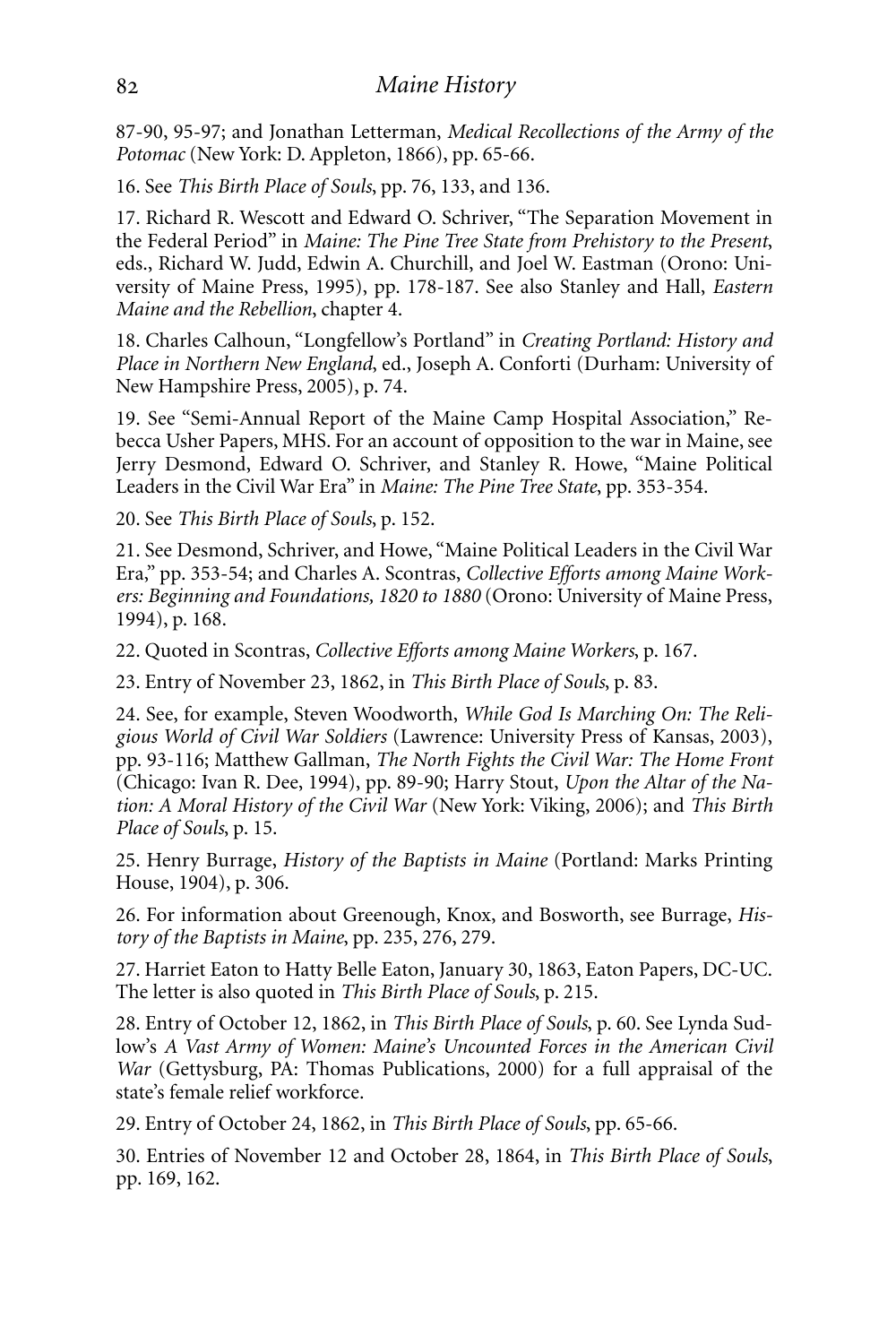31. On soldiers' preference for female attendants, see, for example, Constant Hanks to Mother, February 16, 1863, Special Collections, Perkins Library, Duke University, Durham, North Carolina; and Mary Phinney von Olnhausen, *Adventures of an Army Nurse in Two War*s, ed., James Phinney Munroe (Boston: Little Brown, 1904), p. 87. Historian Libra Hilde argues that soldiers preferred the care of women. See Hilde, *Worth a Dozen Men: Women and Nursing in the Civil War South* (Charlottesville: University of Virginia Press, 2012), pp. 85, 92, 159, 169.

32. For stories about saving soldiers that surgeons dismissed as dying, see Rebecca Pomroy's *Echoes from Hospital and White House: A Record of Mrs. Rebecca R. Pomroy's Experiences in War-Times*, ed., Anna L. Boyden (Boston: D. Lothrop, 1884), pp. 38-39, 220; and Fannie Beers's *Memories: A Record of Personal Experience and Adventure during Four Years of War* (Philadelphia: J.B. Lippincott, 1888), p. 97.

33. See my *Women at the Front: Hospital Workers in Civil War America* (Chapel Hill: University of North Carolina Press, 2004); Hilde, *Worth a Dozen Men*, pp. 53-55.

34. Entries of October 18, 1862, December 23, 1862, and March 7, 1863, for example, in *This Birth Place of Souls*, pp. 62-63, 95-96, and 124-25.

35. For commemorative accounts of Fogg's entire service, which do not mention her ouster from the MCHA, see Frank Moore, *Women of the War: Their Heroism and Self-Sacrifice* (Hartford: S. S. Scranton, 1866), pp. 113-126; and Linus P. Brockett and Mary Vaughan, *Woman's Work in the Civil War: A Record of Heroism, Patriotism, and Patience* (Philadelphia: Zeigler, McCurdy, 1867), pp. 505-510. Lyn Sudlow provides a more up-to-date account in *A Vast Army of Women*, pp. 92-100.

36. I have discussed the falling out between Eaton and Fogg in *This Birth Place of Souls*, pp. 34-40.

37. See, for example, Katharine P. Wormeley's testimony that the women who joined her on hospital transports during the Peninsula Campaign of 1862 were "efficient, wise, active as cats, merry, light-hearted, thoroughbred" and "just what they should be" in *The Other Side of the War with the Army of the Potomac* (Boston: Ticknor, 1889), p. 44; or Jane Hoge's pronouncement that the coworkers with whom she traveled from Chicago to Gayoso Hospital in Memphis were "as true, tender, and competent as the sun ever shone on" in *The Boys in Blue; or Heroes of the "Rank and File"* (New York: E. B. Treat, 1867), pp. 256-257.

38. See *This Birth Place of Souls*, pp. 64, 68, 69.

39. Entry of November 14, 1862, in *This Birth Place of Souls*, p. 80.

40. Entry of November 14, 1862, in *This Birth Place of Souls*, pp. 80-81.

41. Entries of December 12 and 19, 1862, in *This Birth Place of Souls*, pp. 90-91, 94; and Charles C. Hayes to J. W. Hathaway, December 22, 1862, Relief Agencies Collection, Maine State Archives, Augusta (hereafter RAC-MSA).

42. Entry of January 12, 1863, in *This Birth Place of Souls*, p. 106.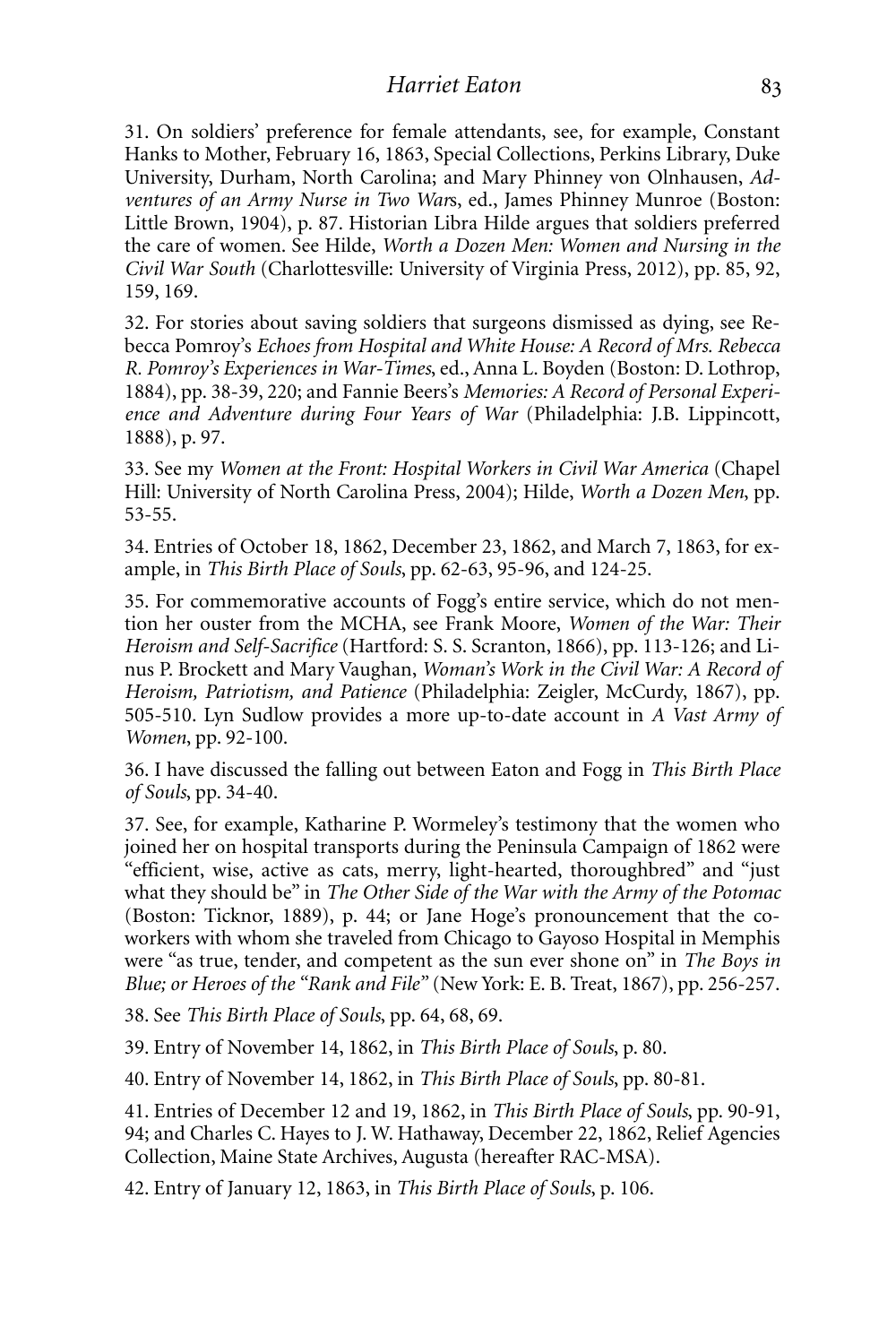43. Isabella Fogg to George W. Dyer, February 26, 1863, RAC-MSA. Among the charges in the letter was this statement: "A more wicked profane cruel unprincipled man I think could not be found in the State of Maine."

44. Entries of March 18, and April 2, 1863, in *This Birth Place of Souls*, pp. 129, 135.

45. *Portland Daily Press*, June 3, 1863.

46. Quoted in Robert E. Denney, *Civil War Medicine: Care and Comfort of the Wounded* (New York: Sterling Publishers, 1994), p. 227. With thanks to Lyn Sudlow for pointing this out. "The old woman" Fogg was forty years old at this time.

47. Entry of October 22, 1864, in *This Birth Place of Souls*, p. 158.

48. *Portland Daily Press*, May 4, 1863.

49. Entry of October 14, 1862, in *This Birth Place of Souls*, p. 60.

50. Entry of October 24, 1862, in *This Birth Place of Souls*, p. 66.

51. Entry of November 29, 1862, in *This Birth Place of Souls*, p. 85. The sock thief was "Miss Morrill," most likely the eldest daughter of Lot Morrill, state senator and later governor of Maine.

52. Harriet Eaton to John W. Hathaway, January 30, 1863, RAC-MSA.

53. Harriet Eaton to Agnes, October 8, 1862, DC-UC. Samson's letter read, "It seems to me highly important that something should be done for us in the Med. dept. by our own state. U.S. Government furnishes so much and no more. We should have a Maine Gen. Hospital." Sarah Sampson to Dr. Garcelon, June 14, 1861, RAC-MSA; and Sarah Sampson to General John Hodsdon, August 11, 1861, RAC-MSA.

54. *Portland Daily Press*, December 16, 1862; *New York Times*, December 21, 1862.

55. P.G. Bowman to Abby May, December 14, 1862, New England Women's Auxiliary Association Collection, referenced in Richard, *Busy Hands*, pp. 207, 220 (n.59).

56. See James Moore, *History of the Cooper Volunteer Refreshment Saloon* (Philadelphia: J. B. Rogers, 1866).

57. Hathaway wrote, "I hope you will not forget to mention to Mr. Coburn the fact that my usefulness here depends much upon my retaining my position as Aid-de-Camp. It makes all the difference in the world. I am now able to walk into places without [any] hindrance where I was formerly obliged to acquire attendance like any civilian." John Hathaway to Israel Washburn, December 3, 1862, RAC-MSA.

58. See entries of October 18-23, 1864, in *This Birth Place of Souls*, pp. 154-159.

59. Cornelia Hancock provided a map of the relief tent setup at City Point in *Letters of a Civil War Nurse: Cornelia Hancock, 1863-1865*, ed., Henrietta Stratton Jaquette (Lincoln: University of Nebraska Press, 1998), p. 120. She notes the